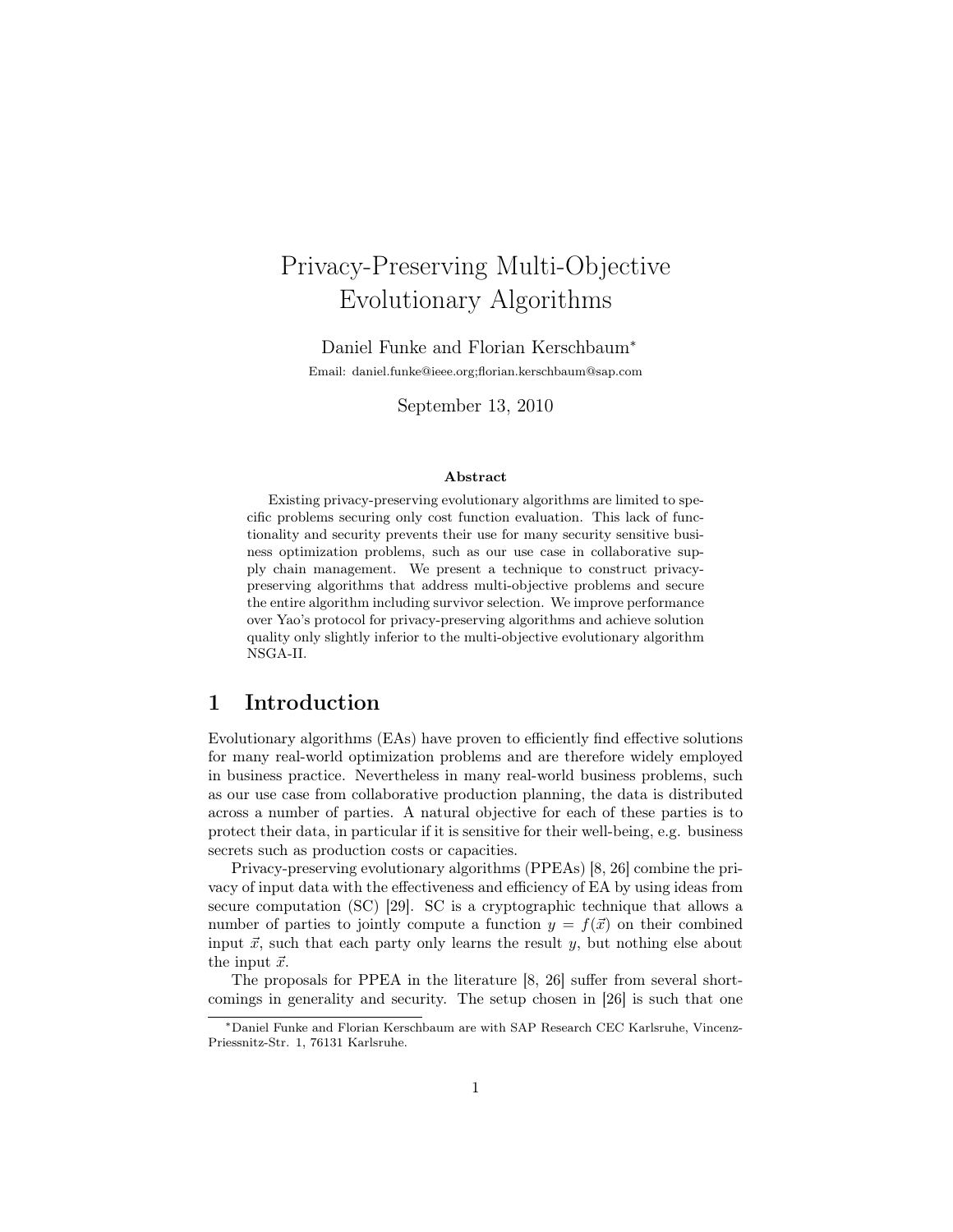party maintains the population of individuals while the other owns the cost function. As we will explain in more detail in our use case, this is generally not the case in collaborative business scenarios. A different setup was chosen in [8], but the second problem is also evident in this proposal. When SC is only applied to cost function evaluation, the selection of individuals from the population reveals significant information about the cost function despite the use of provably secure protocols. Imagine the following situation: Given two individuals differing only in one characteristic, assume one survives and one dies. From this observation one can immediately conclude (even if the cost function was computed privately) that the survivor's characteristic was superior. Due to the many individuals and rounds in EAs this information quickly accumulates.

We improve over this in two aspects. First, we use a quite general setup for distributed optimization problems. Each party owns some arbitrary parts of the cost function. In addition, we use a multi-objective evolutionary algorithm (MOEA), in which each party may follow its own objective function. This is the natural setting in collaborative supply chain management where each party wants to minimize its own cost, but has gained an understanding that it needs to align with its partners in order to promote the common good. While we describe specific algorithms for a particular use case in collaborative production planning, their design technique is applicable to the most general set of distributed optimization problems.

Second, we secure the generation and selection of individuals in the population. Our protocols are provably secure not only for the cost function evaluation, but for the entire EA. We nevertheless stress that our proposal is not a straightforward application of the construction by Yao [29]. This would be impractical for complex real-world use case due to communication effort and memory consumption. Instead we use a combination of several techniques which might also be of interest for other complex applications than EA. In order to underpin the practicality of our approach we report the evaluation results of our prototypical implementation.

When designing privacy-preserving protocols one must balance three objectives: security, performance, and quality. This paper's main contribution is a privacy-preserving multi-objective evolutionary algorithm (PPMOEA) that improves over the state-of-the-art as follows

- it is more *secure* than previous proposals for PPEA [8, 26]. We provide a proof of security for the entire algorithm and not just cost function evaluation.
- it is more *efficient* than general SC [29]. We reduce communication complexity from  $\mathcal{O}\left(\eta(T^2 P m^2 \lambda + T P m \lambda \log^2 \lambda)\right)$  to  $\mathcal{O}\left(\eta(TPm^2\lambda+\lambda^2\log^2\lambda+m\lambda\log^2\lambda)\right).$ <sup>1</sup>
- it is almost as *effective* as NSGA-II [3], one of the best known MOEAs [16]. We chose algorithms that are more efficiently implementable securely,

<sup>&</sup>lt;sup>1</sup>number of planning periods T; number of products P; bit size of production quantity m; number of offspring  $\lambda$ ; number of generations  $\eta$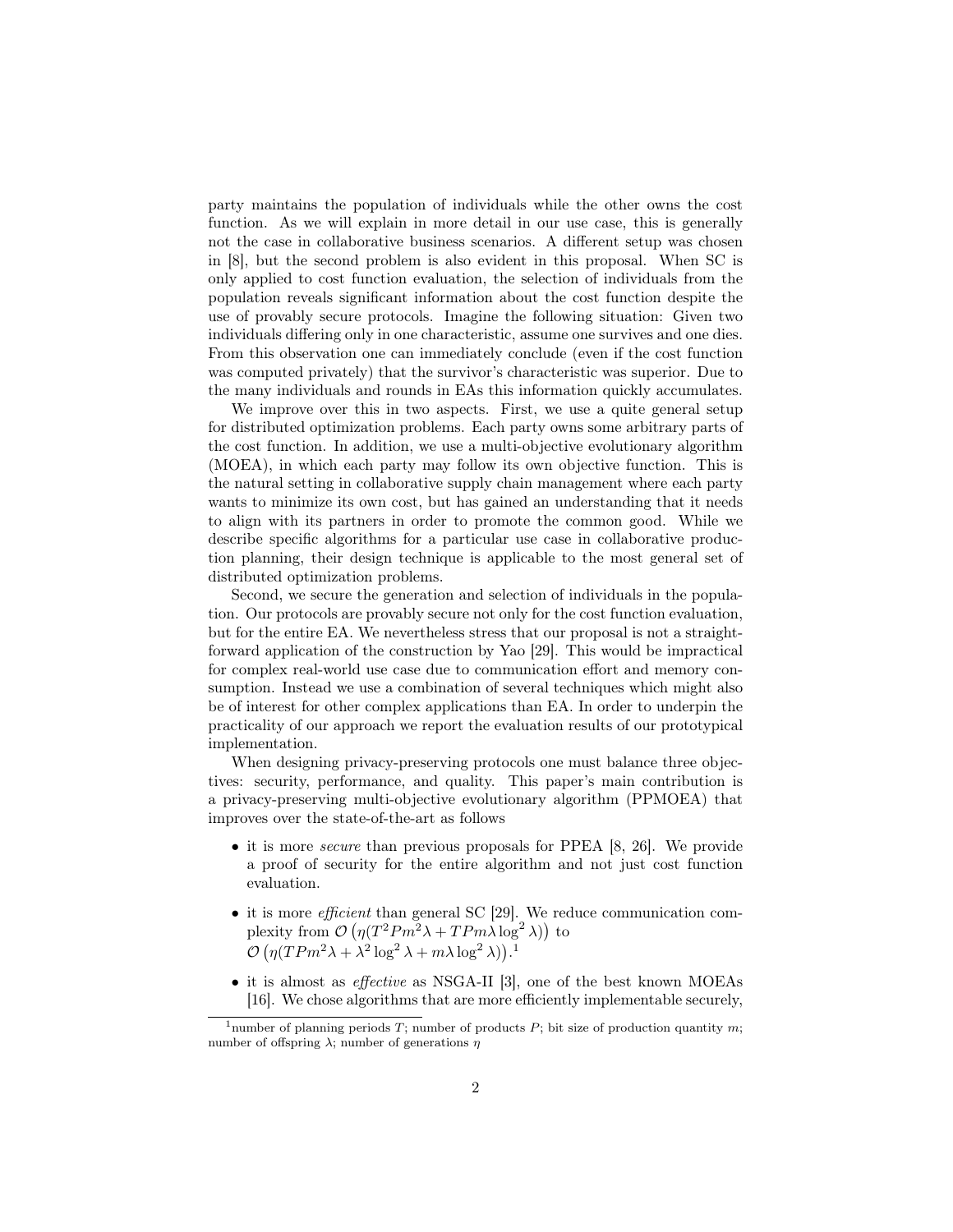|                               | Producer   |       |       | Supplier       |                |                |
|-------------------------------|------------|-------|-------|----------------|----------------|----------------|
|                               | $p_1$      | $p_2$ | $p_3$ | m <sub>1</sub> | m <sub>2</sub> | m <sub>3</sub> |
| Opportunity cost $oc_p$       | <b>200</b> | 400   | 600   | 600            | 400            | 200            |
| Capacity consumption $c_p$    |            | 3     |       |                | 3              |                |
| Storage costs product $sc_p$  | 20         |       | 20    |                |                |                |
| Storage costs material $sc_m$ | 20         |       |       |                |                |                |
| Market demand $d$             | 100        |       |       |                |                |                |
| Production capacity $c_t$     |            |       |       |                |                |                |

Table 1: Parameters of the considered use case.

since performance is key for practicality, but experimentally quantify the penalty.

The remainder of the paper is structured as follows: Section 2 introduces the use case that motivates our PPMOEA. The cryptographic tools are introduced in Section 3. A detailed description of the construction of our PPMOEA is presented in Section 4. Afterwards, its performance and quality (Section 5) are evaluated. Related work is presented in Section 6. Section 7 concludes this paper with a summary of our findings and an outlook on future work.

# 2 Use Case

Our use case is a finite horizon two-echelon collaborative production planning problem [4], i.e. companies along a two-level supply chain that wish to jointly optimize their production planning for a bounded time period. We limit the two echelons of the supply chain to comprise one party each. On the upstream echelon, a supplier  $S$  provides raw materials to a manufacturer  $P$  on the downstream echelon. Both abide an exclusive relationship, i.e.  $P$  only procures materials from  $S$  and is furthermore  $S$ 's single source of revenue. Moreover, we assume periodical shipping with neglected transportation times [4].

As an example assume that S supplies three  $(P = 3)$  materials  $m_1 \dots m_3$  to P, who produces three consumer products  $p_1 \nldots p_3$ , with one unit of  $p_i$  requiring one unit of  $m_i$  to produce. Table 2 shows the further parameters of our use case. Note the opposing opportunity costs  $oc_p$  and capacity consumptions  $c_p$ for the supplier's and producer's commodities. This opposition causes tension in the parties' planning objectives, since each party is inclined to act rationally, minimizing only its own cost.

Considered costs Let T denote the planning horizon, i.e. the number of periods, and P the total number of products involved. Let the matrix A denote a combined production plan for both parties with entries  $a_{\mathcal{S}_{t,p}}$  and  $a_{\mathcal{P}_{t,p}}$  specifying the produced quantity of product  $p$  of the supplier and producer in period  $t$ , respectively. Further, let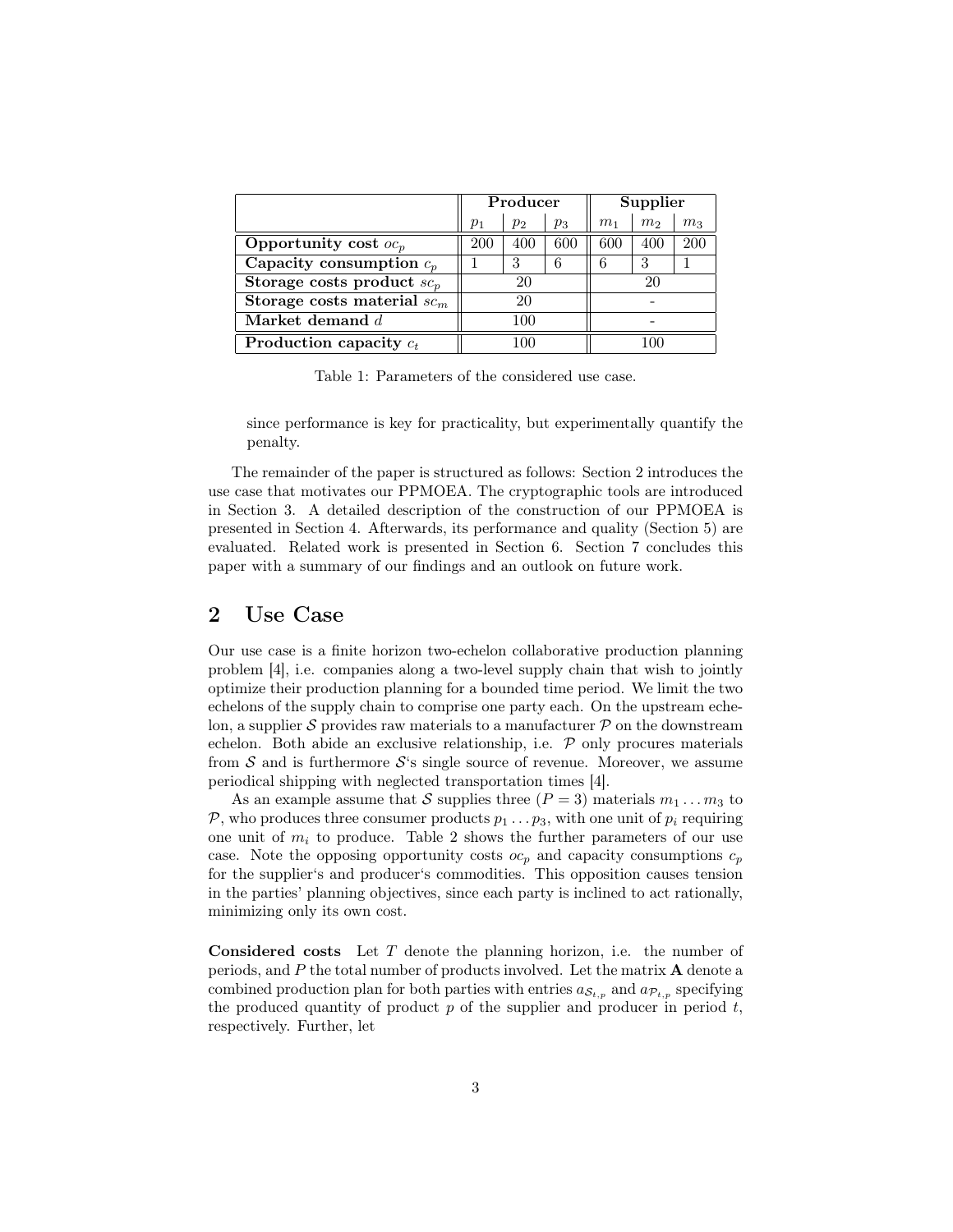- $S(A)$  denote the warehousing costs of a production plan A. We consider two kinds of warehousing costs: a)  $sc_p$  - warehousing costs for a *product*  $p$  and b)  $sc<sub>m</sub>$  the producer's expenses for warehousing *material* m.
- $O(A)$  denote the opportunity costs for a party. These costs arise if a party produces less goods then demanded by the market. These lost earnings are quantified by  $oc_p$  for product p.
- $C(A)$  denote the penalty costs for exceeding the available production capacity  $c_t$  in period t. Producing one unit of product p demands  $c_p$  capacity. The cost  $cp$  accounts for excess costs, e.g., overtime bonuses.<sup>2</sup>
- $U(A)$  denote the penalty costs on the producer's echelon for consuming more material in a production plan than there is on stock for a particular product. The costs for procuring extra material are quantified by  $up.^2$

We assume the market demand  $d$  to be constant in the example, but a varying demand adds no complexity to our protocol.

As stated before, the supplier and producer pursue different objectives – minimizing their own cost – which are opposing due to the differing opportunity costs  $oc_p$  and capacity consumptions  $c_p$ . We thus compose the objective function  $F(A)$  from the supplier's objective function  $f_{\mathcal{S}}(A)$  and the producer's one  $f_{\mathcal{P}}(A)$ :

$$
\min \vec{f} = F(\mathbf{A}) = \begin{pmatrix} f_{\mathcal{S}}(\mathbf{A}) \\ f_{\mathcal{P}}(\mathbf{A}) \end{pmatrix}.
$$

Producer The producer's fitness function is a sum of the four costs

$$
f_{\mathcal{P}}(\mathbf{A}) = \sum_{t=2}^{T} \left( C_t(\mathbf{A}) + \sum_{p=1}^{P} \left[ S_{t,p}(\mathbf{A}) + O_{t,p}(\mathbf{A}) + U_{t,p}(\mathbf{A}) \right] \right). \tag{1}
$$

Due to space constraints, we only briefly present the details of the producer's warehousing cost and overcapacity penalty which exhibit all patterns later used in our optimizations. The producer has to account for both product and unused material warehousing. The warehousing cost  $S_{t,p}$  for product p in period t is given by

$$
S_{t,p}(\mathbf{A}) = sc_p \max \left( 0, \sum_{i=2}^{t} a_{p_{i,p}} - \sum_{i=2}^{t} d_{i,p} \right) + sc_m \max \left( 0, \sum_{i=1}^{t-1} a_{S_{i,p}} - \sum_{i=2}^{t} a_{p_{i,p}} \right).
$$
\n(2)

The penalty costs  $C_t$  for excessive capacity usage in period t are

$$
C_t(\mathbf{A}) = cp \max\left(0, \sum_{i=1}^P (c_p a_{\mathcal{P}_{t,i}}) - c_t\right).
$$
 (3)

 $2\text{Costs}$  cp and up are parameters of the EA and not specific to the use case. For their values see Section 5.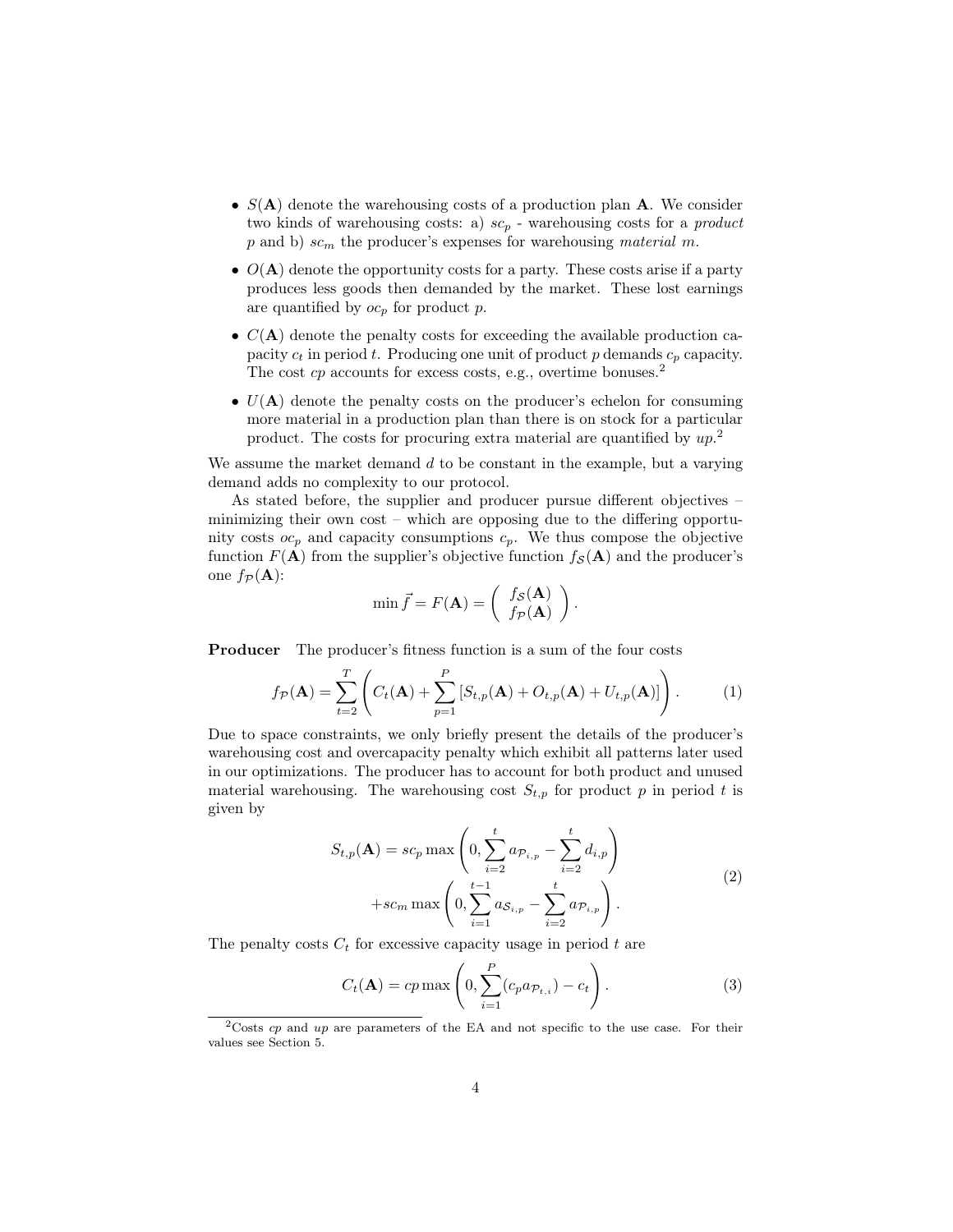Supplier The supplier is not constrained by a further upstream party and therefore no costs for excessive material consumption  $U(\mathbf{A})$  arise. Its fitness function is consequently a composition of only three costs

$$
f_{\mathcal{S}}(\mathbf{A}) = \sum_{t=1}^{T-1} \left( C_t(\mathbf{A}) + \sum_{p=1}^{P} \left[ S_{t,p}(\mathbf{A}) + O_{t,p}(\mathbf{A}) \right] \right). \tag{4}
$$

Using our exemplary numbers one can see how the traditional, decentralized production planning may lead to sub-optimal solutions [9]. In current business practice production planning is performed upstream: The producer generates a locally optimal production plan  $A_{\mathcal{P}}$  and orders materials accordingly. The supplier then strives to fulfill this order by a locally optimal production plan  $A_{\mathcal{S}}$ . If the order cannot be completely satisfied, e.g. due to capacity constraints, the producer has to execute on a partial shipment, leading to a suboptimal production plan  $A'_{\mathcal{P}}$ .

In our example, the producer incurs the lowest costs when producing 100 units of product  $p_1$ , resulting in an optimal capacity utilization of 100% and cost  $f_P (A_P) = 4500000$ . He would then send an order to the supplier, but due to capacity constraints, S can merely supply 16 units of material  $m_1$ . As a consequence, the producer's costs are increased to  $f_{\mathcal{P}}(\mathbf{A}_{\mathcal{P}}') = 5\,256\,000$  with only 16% capacity utilization. The supplier's costs  $f_{\mathcal{S}}(A_{\mathcal{S}}) = 2\,268\,000$  add to the overall supply chain cost. Would they have instead used a collaborative planning approach, they would have attained the globally optimal production plan A,

$$
\mathbf{A} = \frac{m_1 \quad m_2 \quad m_3 \quad p_1 \quad p_2 \quad p_3}{1 \quad 31 \quad 1 \quad 1 \quad 31 \quad 1}.
$$

This plan A yields 100% capacity utilization for both parties, producer's cost  $f_{\mathcal{P}}(A) = 4806000$  and supplier's cost  $f_{\mathcal{S}}(A) = 0.3$  The overall supply chain costs are reduced by 40%.

While this greatly cost-reducing concept is long known, most companies are still very reluctant to share the necessary, sensitive data [21]. However, the improvements are not derived from the information sharing per se, but rather from the therefore improved decision making. SC allows for decision making upon a comprehensive data set, without jeopardizing the privacy of the parties contributing to this set.

# 3 Cryptographic Tools

## 3.1 Secure Computation

SC was introduced by Yao [29]. The problem is as follows: Two players, Alice and Bob, both know a joint function  $y = f(a, b)$  on their combined input a

<sup>&</sup>lt;sup>3</sup>The supplier incurs no cost, since a) he does not have to warehouse any goods  $S(\mathbf{A}) = 0$ , b) his capacity limit  $c_t$  is not exceeded  $C(\mathbf{A}) = 0$ , and c) the producer's orders are fulfilled  $O(\mathbf{A}) = 0.$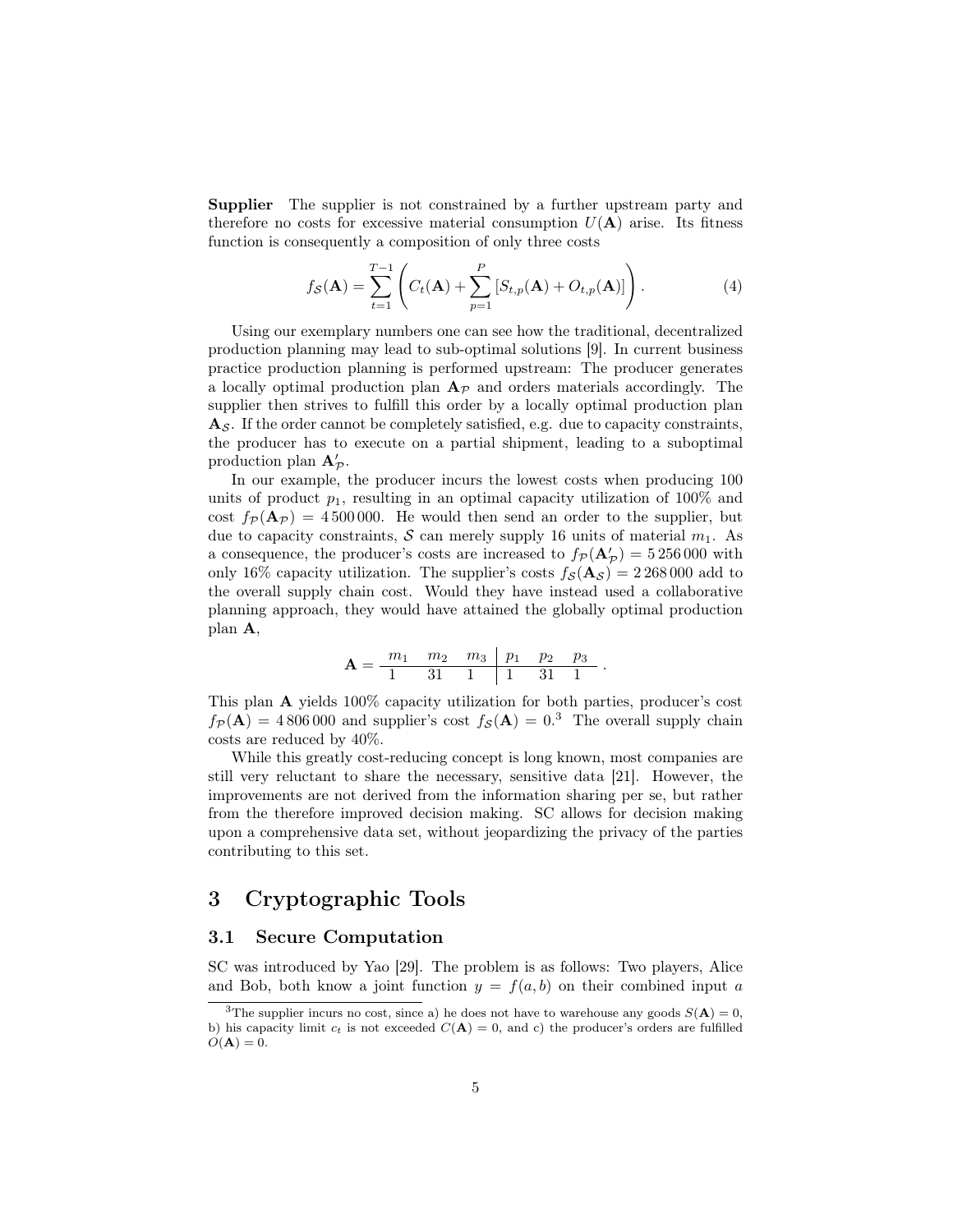(Alice) and b (Bob). They are both interested in the result  $y$ , but neither is willing to reveal its input. Note that a party may infer information about the other party's input based on  $y$  and their own input. This has to be accepted and is excluded from the security definition. Yao [29] constructed a protocol that achieves this for any function f.

Yao's protocol roughly proceeds as follows. Alice and Bob encode the function  $f$  as a Boolean circuit. Then Alice encrypts the circuit for each possible input of Bob. She ships the encrypted circuit to Bob which then also obtains the keys for his input using a technique called Oblivious Transfer (OT) [6]. OT ensures that Bob does not have to reveal his input.

Yao's protocol has been implemented [22] using a high-level programming language, but its general construction is too inefficient for complex problems as our PPMOEA. Instead we construct the necessary (optimized) circuits manually and apply further optimizations based on secret sharing and homomorphic encryption.

## 3.2 Secret Sharing

Let s be a secret known to neither Alice nor Bob. Both, Alice and Bob, hold a value (called share)  $s^{(A)}$  and  $s^{(B)}$ , respectively, such that  $s = f(s^{(A)}, s^{(B)})$ for some reconstruction function f, e.g.  $s = s^{(A)} + s^{(B)} \mod n$  [12]. A secret sharing is perfect if any share  $s^{(A)}$  or  $s^{(B)}$  does not reveal additional information about the secret s:  $Pr(s) = Pr(s|s^{(A)}) = Pr(s|s^{(B)})$ .

## 3.3 Homomorphic Encryption

Homomorphic encryption is a modern encryption scheme where one operation on the ciphertexts produces an encryption of the result of a homomorphic operation on the plaintexts. In particular, we require the homomorphic operation to be addition (modulo a key-dependent constant). We used Paillier's encryption system [23] in the implementation. Let  $E_X(x)$  denote the encryption of x with X's public key and  $D_X(\cdot)$  the corresponding decryption with X's private key, then Paillier's encryption system has the following property:

$$
D_X\left(E_X(x)\cdot E_X(y)\right) = x + y
$$

With simple arithmetic the following property can be derived

$$
D_X\left(E_X(x)^y\right) = x \cdot y
$$

## 4 The Privacy-Preserving MOEA

#### 4.1 Algorithm Overview

We follow the conventional structure of an EA as outlined in Algorithm 1. The initial population consists of  $\mu$  random individuals (operation random).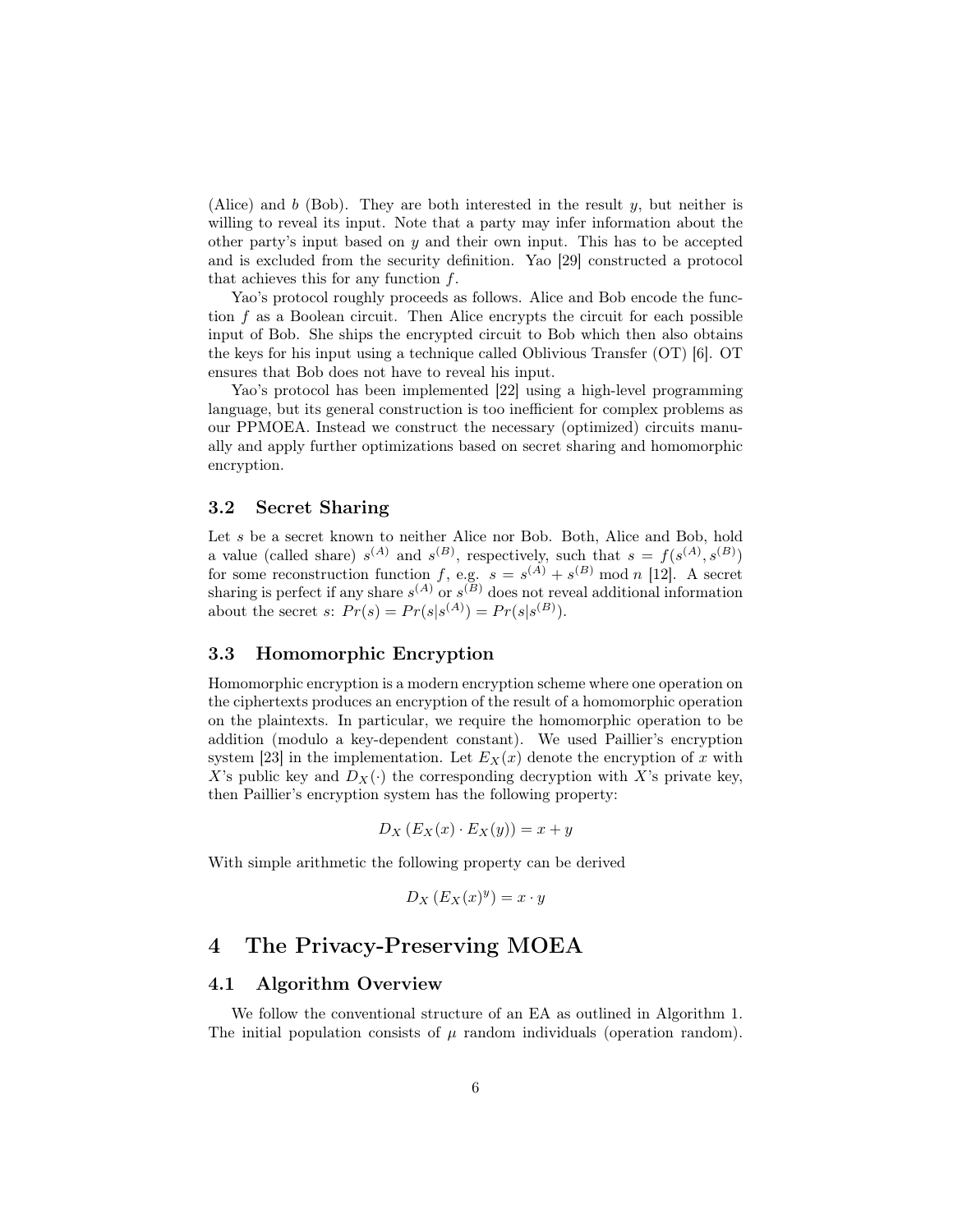Algorithm 1 Privacy-preserving MOEA

1:  $\mathbb{A} \leftarrow \left\{ \forall i \leq \mu : \mathbf{A}_i \leftarrow \text{random}^{T \times P} \right\}$ 2: for  $\forall j \leq \eta \textbf{ do}$  $\mathbb{3}\colon\quad \mathbb{O}\leftarrow\left\{\forall i\leq\lambda:\mathbf{O}_i\leftarrow\text{mutate}\left(\mathbf{A}_{\lfloor \frac{i}{\lceil\frac{\lambda}{\mu}\rceil}\rfloor}\right)\right\}.$  $\setminus$ 4:  $\mathbb{F} \leftarrow \{ \forall \mathbf{O} \in \mathbb{O} : \vec{f}_i \leftarrow F(\mathbf{O}) \}$ 5:  $A \leftarrow \begin{cases} \text{select}(\mathbb{O}, \mathbb{F}) & \text{if non-elitist} \\ \text{select}(\mathbb{O}, \mathbb{F}) & \text{if allif.} \end{cases}$ select  $(\mathbb{O} \cup \mathbb{A}, \mathbb{F})$  if elitist 6: end for 7: return A

|                                                           | Yao                         | <b>PPMOEA</b>                                                                                                              |
|-----------------------------------------------------------|-----------------------------|----------------------------------------------------------------------------------------------------------------------------|
| random                                                    | $TPm\mu$                    | 0                                                                                                                          |
| mutate                                                    | $TPm\lambda$                |                                                                                                                            |
| F                                                         | $T^2 P m^2 \lambda$         | $TPm^2\lambda$                                                                                                             |
| select                                                    | $TPm\lambda \log^2 \lambda$ | $\lambda \log^2 \lambda(m + \lambda) + \mu(TPm + \lambda)$                                                                 |
| $\operatorname{\mathsf{Total}}$<br>per<br>gener-<br>ation |                             | $T^2 P m^2 \lambda + T P m \lambda \log^2 \lambda$ $T P m^2 \lambda + \lambda^2 \log^2 \lambda + m \lambda \log^2 \lambda$ |

Table 2: Communication complexity  $(\mathcal{O}(\cdot))$ 

Every individual produces  $\lceil \frac{\mu}{\lambda} \rceil$  offspring (operation mutate), perturbing each individual with a small probability  $p_m$  by a Gaussian distributed value. We solely use mutation in our use case, but believe that other reproduction schemes including recombination are securely realizable with little additional effort. We then compute the offspring's fitness (operation  $F$ ) and finally select  $\mu$  survivors (operation select) either from the offspring only (non-elitist) or including the parent population (elitist) using a Pareto-optimal selection algorithm suitable for a multi-objective problem. The evolution iterates for a fixed number  $\eta$  of generations.

Our PPMOEA realizes each operation privacy-preservingly and not only cost function evaluation as previous PPEA. Furthermore all privacy-preserving operations are tied together, such that not even the result of any single operation will be known to any party, but only the result of the entire algorithm, i.e. the optimal production plan, will be revealed to both parties. We emphasize that the parties gain no sensitive information from this production plan, since they need this information to schedule orders and shipments.

In the remainder of the paper we describe the privacy-preserving implementation of the operations, but we start by explaining how we tie the individual operations in Section 4.2, such that no intermediate results are revealed. The principle we use is not limited to inter-operation use, but we also apply it in optimizing the operations. We will then describe the privacy-preserving realization of the operations in the following sections.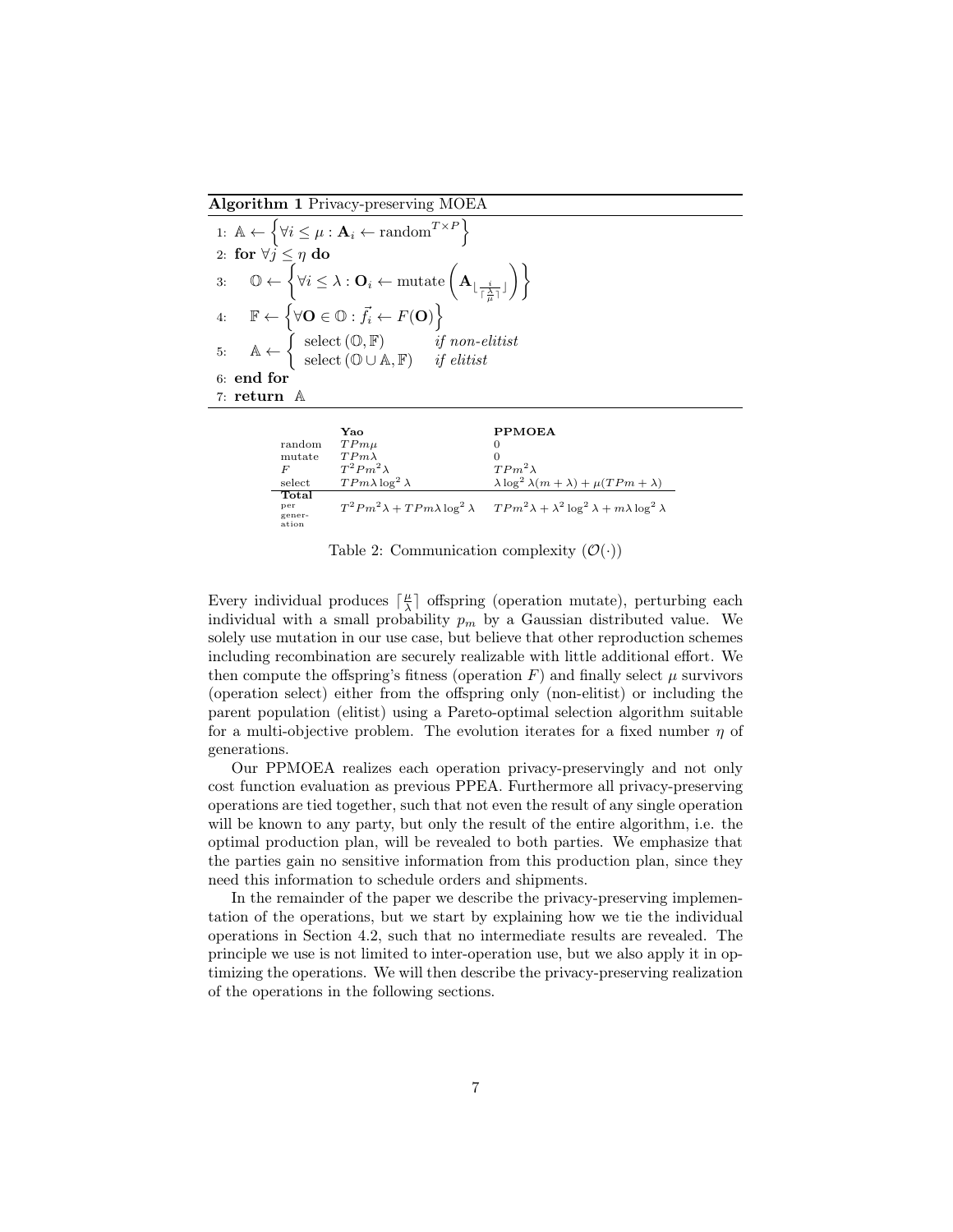## 4.2 Construction of Secure Protocol

Each operation of the MOEA can be abstractly written as a function

$$
y = f(x)
$$

e.g.  $A = \text{select}(\mathbb{O}, \mathbb{F})$ . Using Yao's algorithm we could construct a privacypreserving protocol between Alice (Supplier) and Bob (Producer) for any operation, but the results would be revealed and reused as inputs in the next operation. Instead we use secret sharing as follows in order to conceal the results.

We maintain the following invariant as pre- and post-condition of each step: Each variable x or  $y$ , i.e. input and output, are distributed as secret shares across Alice and Bob. For our basic data type of integer Alice has  $x^{(A)}$  and Bob has  $x^{(B)}$ , such that  $x = x^{(A)} + x^{(B)}$  (we omit the modulus for clarity) [12]. Our other data types, such as vectors and matrices, are simple compositions of integers and if the secret sharing of integers is perfect, their secret sharing is perfect as well. We can now write

$$
y^{(A)} + y^{(B)} = f\left(x^{(A)} + x^{(B)}\right)
$$

We intend to realize the function  $f$  using Yao's protocol which can only implement deterministic functions. However, in order for the security of the secret sharing to hold, the shares need to be chosen randomly. We therefore transform above equation to

$$
y^{(B)} = f\left(x^{(A)} + x^{(B)}\right) - y^{(A)}
$$

and define this as a new function  $f'$ 

$$
y^{(B)}=f'\left(x^{(A)},y^{(A)},x^{(B)}\right)
$$

We now implement this function  $f'$  using Yao's protocol, such that only Bob will learn the result. In order to obtain the final result Alice and Bob simply exchange shares.

Our secret sharing scheme is linear, and linear operations, such as additions or multiplications with constants, can be performed locally on the shares. If Alice wants to add a number to a variable, she can simply add this number to her local share. No communication with Bob is required. Therefore this decomposition into smaller protocols may reduce the communication complexity if used cleverly, since otherwise the addition would have to be performed as part of the encrypted circuit in Yao's protocol. Table 4.1 gives details of the reduced communication complexity in our PPMOEA by application of the decomposition technique. We also reduce the memory consumption, since the size of the circuits in main memory is reduced. Both are important aspects of making secure computation protocols efficient.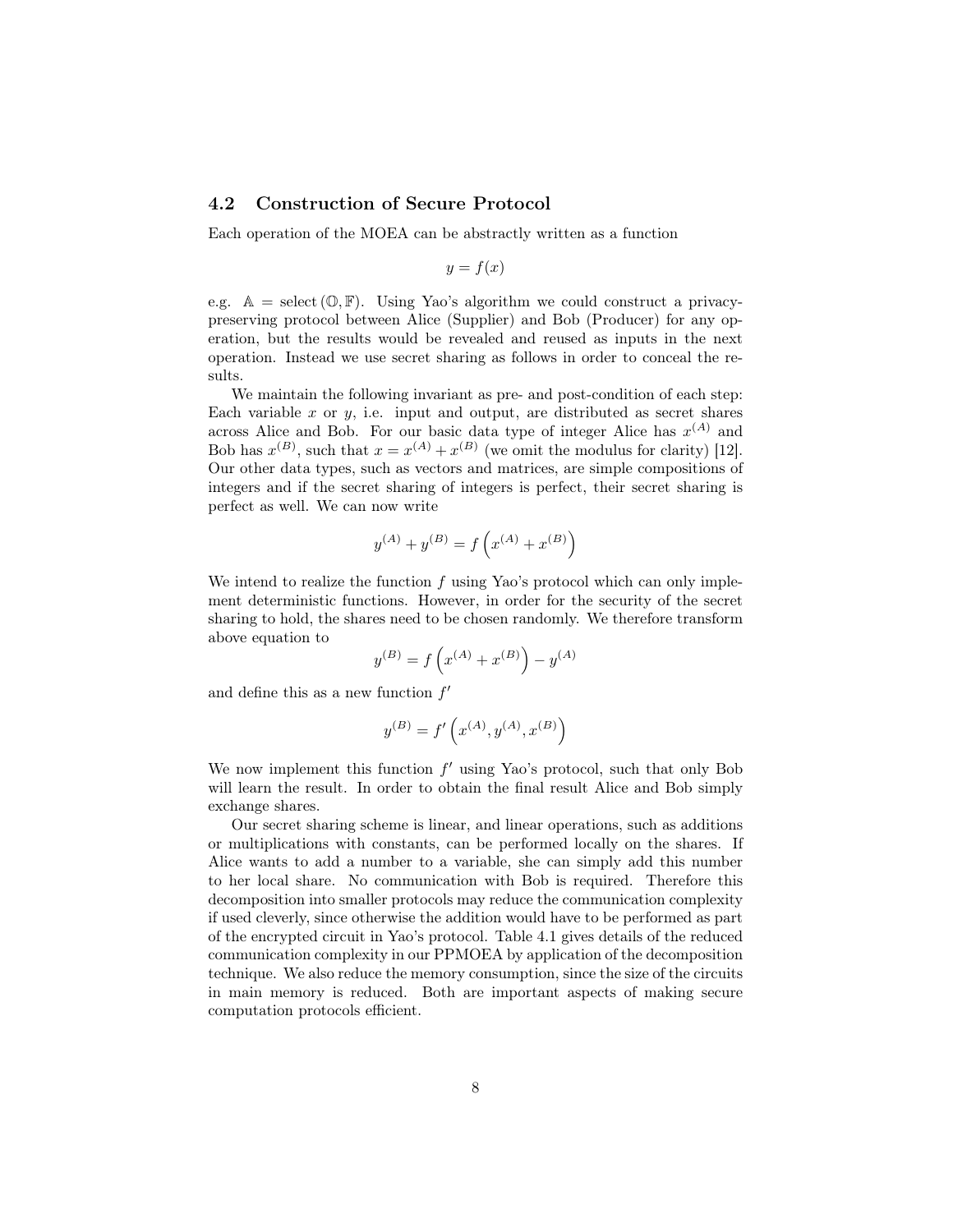#### 4.2.1 Security Proof

We prove the security of our decomposition in the semi-honest model of Goldreich [7]. Loosely speaking, in the semi-honest model, parties follow the protocol, but keep a record of all messages in order to infer additional knowledge (passive attackers). This model very well corresponds to the motivation of the players in our business use case. For a security proof in this model we need to show the existence of a simulator that using local input  $x^{(B)}$  and output  $y^{(B)}$  generates messages – a view – that are computationally indistinguishable from the messages received during a real protocol execution. Assume we sequentially compose two functions  $f$  and  $g$  as described above.

$$
y^{(B)} = f(x^{(A)}, y^{(A)}, x^{(B)})
$$
  

$$
z^{(B)} = g(y^{(A)}, z^{(A)}, y^{(B)})
$$

Let  $h = f \circ q$  be the sequential composition.

**Theorem 1.** Let  $h = f \circ g$  be the sequential composition of two function f and g. If both f and g are implemented securely as described above, the combined protocol securely implements h in the semi-honest model.

We stress that our composition theorem differs from Goldreich's in that we prove a secure protocol for h from secure protocols for f and g instead of assuming there exists already a secure protocol for  $h$  (with either  $f$  or  $g$ replaced). We write  $VIEW_A^f$  for the view of Alice in the protocol for f and  $S_A^f$ for a simulator of this view. We write  $VIEW_A^f \sim S_A^f$  if they are computationally indistinguishable.

*Proof.* From using Yao's protocol we know that there exist  $S_A^f \sim VIEW_A^f$ ,  $S_A^g \sim VIEW_A^g$ ,  $S_B^f \sim VIEW_B^f$  and  $S_B^g \sim VIEW_B^g$ . In case of Alice's view, observe that Alice does not obtain any output in either  $f$  or  $g$  and therefore the views of the protocols are independent. We construct the simulator  $S_A^h$  simply as a sequential composition of  $S_A^f$  and  $S_A^g$ . If one can distinguish  $S_A^h$  and  $VIEW_A^h$ , one can either distinguish  $S_A^f$  and  $VIEW_A^f$  or  $S_A^g$  and  $VIEW_A^g$ . Bob receives  $y^{(B)}$  in addition to the views  $VIEW_B^f$  and  $VIEW_B^g$ . The key insight is that  $y<sup>(B)</sup>$  can be simulated independently by a uniform random source due to the perfect secret sharing with  $y^{(A)}$  which remains unknown to Bob. Therefore there exists a simulator  $S_{\cancel{B}}^{\cancel{g}}(z^{(B)})$  which produces a computationally indistinguishable output from  $S_B^g(y^{(\mathcal{B})}, z^{(\mathcal{B})})$  which simulates the view during Yao's protocol. Since this simulator is independent from the simulator for protocol for  $f$ , the same arguments as for Alice hold.  $\Box$ 

## 4.3 Population

Before we can describe the first privacy-preserving realizations of the initialization (operation random) and reproduction (operation mutate), we must describe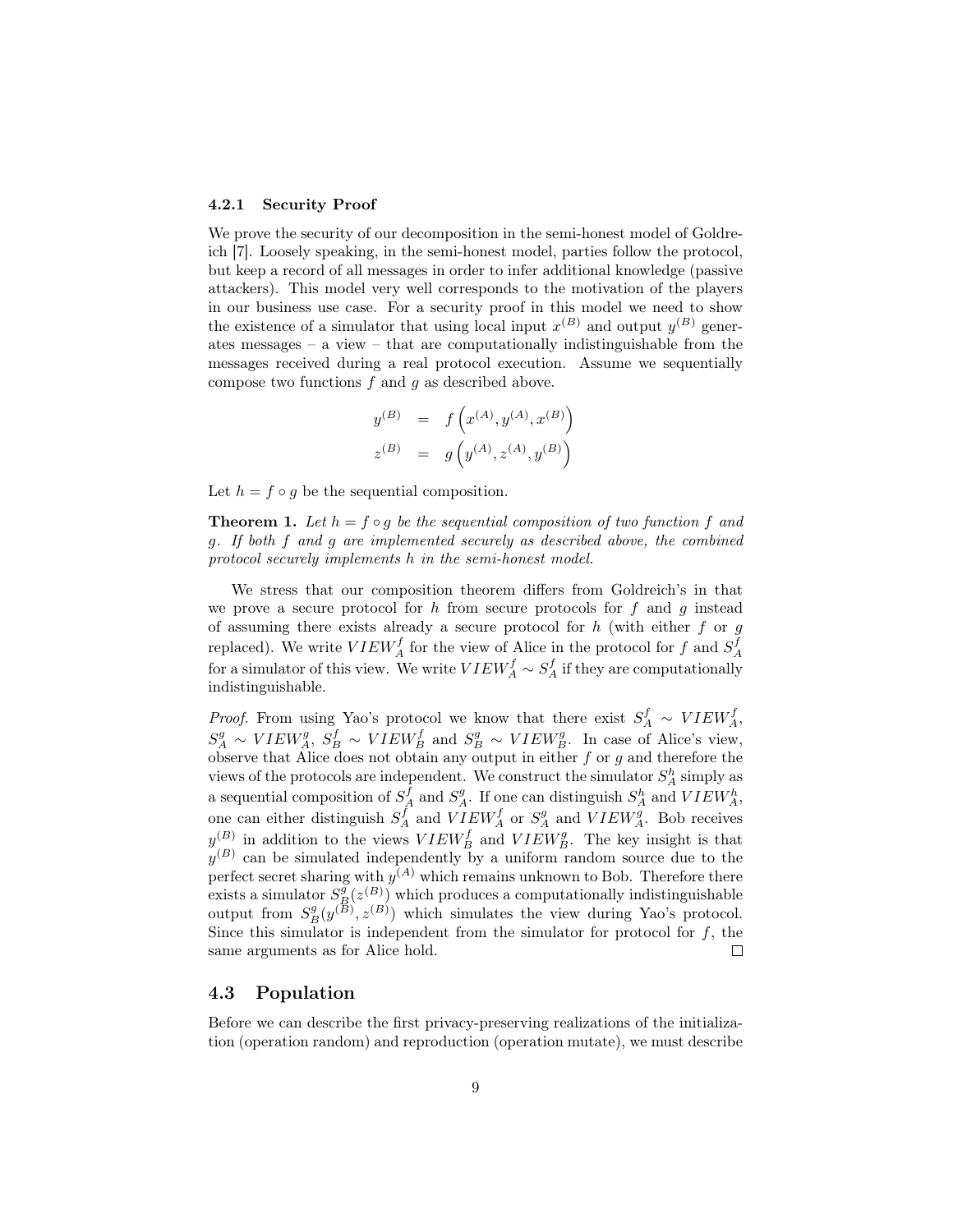the representation of the population. This representation must always be use case specific. Integer genotypes as necessitated by cryptographic techniques are well-suited for production planning problems, although little research has been conducted on the field of integer-based EA (see Section 6). Let  $a_{t,p}$  denote the produced quantity of product  $p$  in period  $t$ . An individual is given by matrix

$$
\mathbf{A} = \begin{pmatrix} \text{Supplier} & \text{Product} \\ \hline a_{1,1} & \cdots & a_{1,P_S} & a_{1,P_S+1} & \cdots & a_{1,P_S+P_P} \\ \vdots & \ddots & \vdots & \ddots & \vdots \\ a_{T,1} & \cdots & a_{T,P_S} & a_{T,P_S+1} & \cdots & a_{T,P_S+P_P} \end{pmatrix}
$$

.

Individuals are the main inputs and outputs of the operations in our PP-MOEA. Therefore they are maintained as secret shares throughout the entire algorithm and each party only possesses a share of every individual, denoted by  $\mathbf{A}^{(A)}$  and  $\mathbf{A}^{(B)}$ .

Initialization Supplier and producer independently generate the initial population, i.e.  $\mu$  local production plans. Each party chooses initial production quantities for their own products randomly from a uniform distribution. They use these values to initialize their shares for these parts of the individual and simply initialize the shares for the other party's plan with 0. No communication is required for this step and it results in a perfect secret sharing of the random, initial population.

Reproduction Reproduction may consists of mutation and recombination. We restrict ourselves to mutation, due to the high probability that in our use case the combination of two individuals results in prohibitively high penalty costs for excessive material consumption  $U(A)$ . We believe however, that crossover is suitable for privacy-preserving recombination. Both parties can either choose crossover points independently, select one publicly or perform the crossover entirely using Yao's protocol.

In our PPMOEA, each individual produces  $\lceil \frac{\lambda}{\mu} \rceil$  offspring resulting in an ancestor population of  $\lambda$  individuals. We apply Gaussian perturbation to every production quantity with probability  $p_m$  [10]

$$
\forall t, p: a'_{t,p} = a_{t,p} + \Delta \quad \Delta = \begin{cases} \lfloor \mathcal{N}(0, \sigma^2) \rfloor & Pr = p_m \\ 0 & Pr = (1 - p_m) \end{cases}.
$$

Stochastic rounding  $(\Delta)$  ensures an unbiased tie-breaking if the fractional part of  $\Delta$  is .5 [17].

We can use the linearity of the secret sharing scheme in order to realize this operation (almost) without any communication. For each production quantity a party is chosen that applies the perturbation to its share only. The other party does not modify its share. In order to prevent certain active attacks, such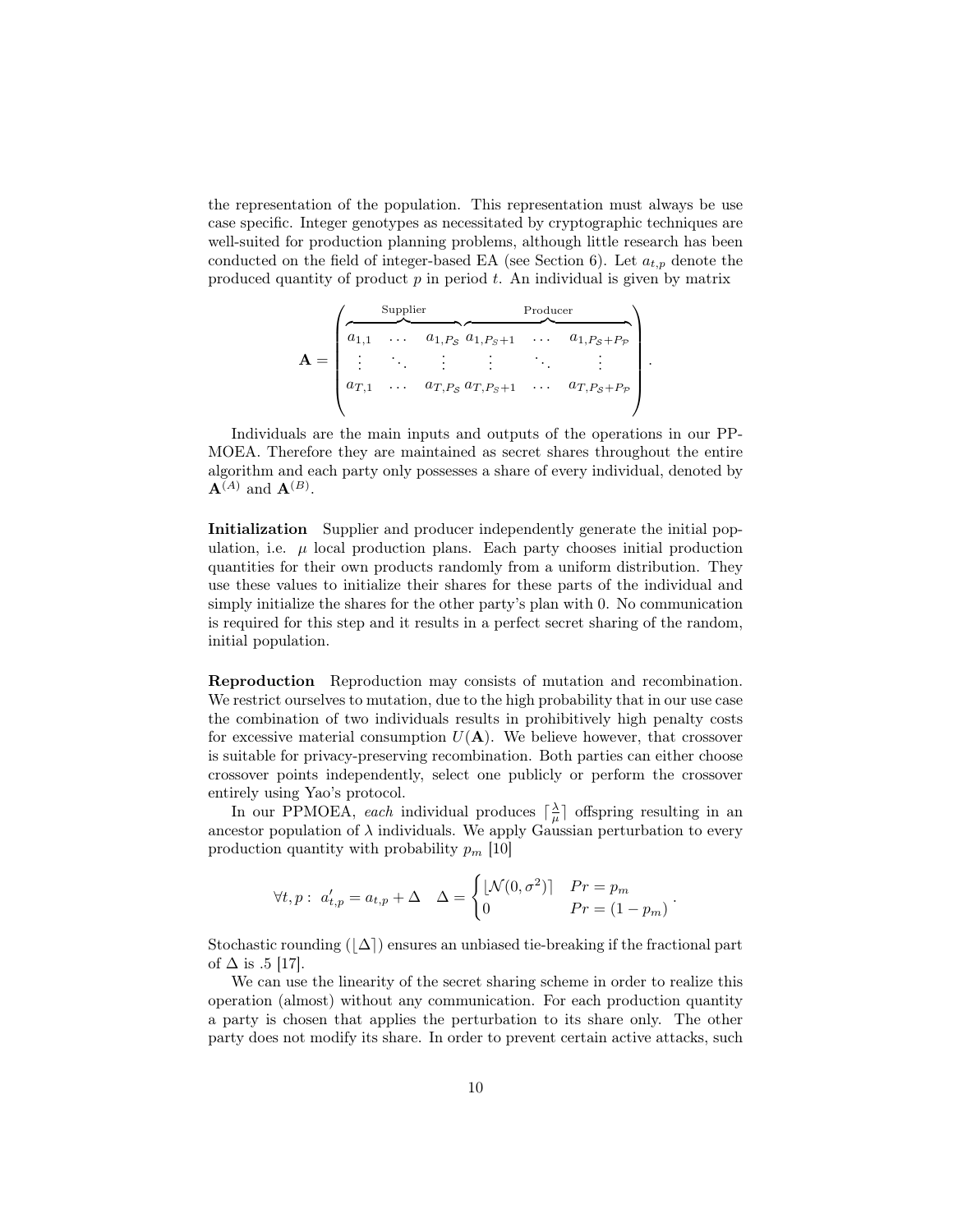as enforcing its locally optimal production plan, we randomly choose the party to perform the perturbation using a pseudo-random function based on a jointly chosen seed.

The step size of the mutation is set by the standard deviation  $\sigma^2$  of the normal distribution. This step size strongly influences the convergence of the evolution and can either be static throughout all generations or be adapted according to some predefined schedule, commonly producing better results [5]. Our PPMOEA can implement both and we compare the results in our evaluation.

## 4.4 Fitness Evaluation

As noted in the other proposals for PPEA fitness computation is the most sensitive operation. Since it is a simple arithmetic computation, we can implement it straightforwardly using Yao's protocol. Nevertheless in order to speed up the protocol, we employ a number of optimizations over simply implementing  $F(\mathbb{A})$ as a circuit.

First note that  $F(\mathbb{A})$  can be easily decomposed into  $\lambda$  computations of the fitness  $F(A)$  of each individual. The same circuit can be used for each invocation of  $F(A)$  and, since all invocations are using independent inputs and outputs, we can run them in parallel. Parallel execution allows computation and communication of different invocations to overlap, maximizing the CPU utilization of each party.

Furthermore we use the linearity of the secret sharing in order to reduce the size of the circuit that has to be computed using Yao's protocol. The size of the circuit dominates the communication cost. Due to space limitations we exemplify our techniques on the previously presented formulas for warehousing cost  $S_{t,p}(\mathbf{A})$  as well as capacity penalty cost  $C_t(\mathbf{A})$ .

Precomputation Note that the innermost terms of the warehousing costs  $S_{t,p}(\mathbf{A})$  are summations. These sums need to be computed first and can be precomputed before the input to Yao's protocol on the secret shares. Let  $\mathcal{S}_{t,p}$ denote the accumulated production quantities for product  $p$  of the supplier in period t,  $\sum_{i=1}^t a_{S_{i,p}}$ , and  $\mathcal{P}_{t,p}$  that of the producer:  $\sum_{i=2}^t a_{P_{i,p}}$ . Furthermore, let  $\mathcal{D}_{t,p}$  be the aggregated demand of product  $p: \sum_{i=2}^{t} D_{i,p}$ .

We can then use the precomputed sums as input for Yao's protocol for fitness evaluation. This optimization does not only reduce the communication complexity to  $\mathcal{O}(Pm^2)$  but also significantly reduces the constants hidden by the "big-O" notation.

Term rewriting The sums are not only used in the warehousing costs, but almost all cost types of our fitness function. Obviously we can reuse the precomputed terms for all cost types, but we exploit a further similarity.

The warehousing cost  $S_{t,p}(\mathbf{A})$  contains a lower bounded difference of the precomputed sums: max $(0, \sum_{i=2}^{t} a_{p_{i,p}} - \sum_{i=2}^{t} d_{i,p})$ . The opportunity cost  $O_{t,p}(\mathbf{A})$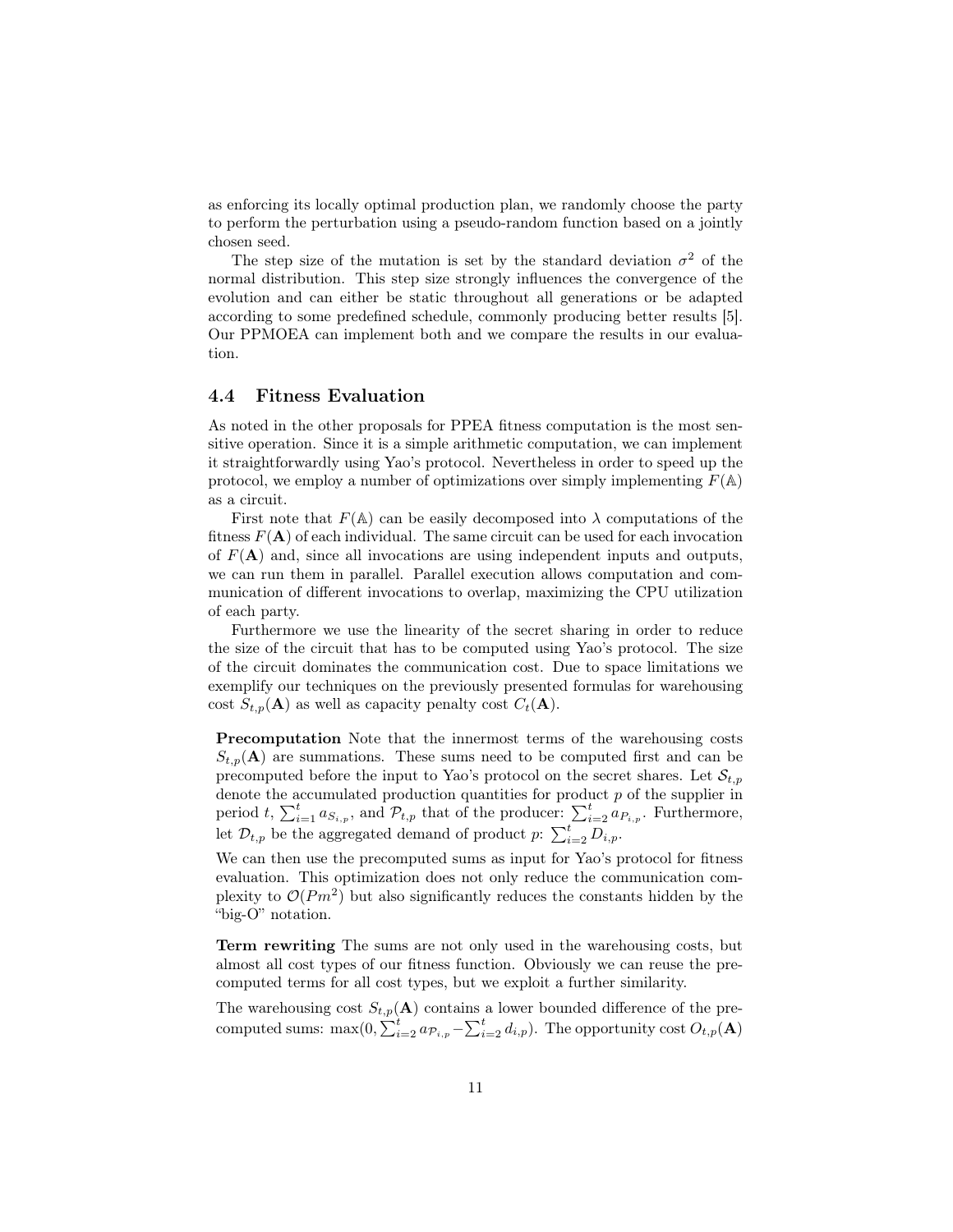

Figure 1: Schematic diagram for  $f_P$  - Producer stock, opportunity and penalty costs.

contains the lower bounded negative of this difference:  $\max(0, \sum_{i=2}^{t} d_{i,p}$  $\sum_{i=2}^t a_{\mathcal{P}_{i,p}}$ ).

As a result, only either the warehousing cost or the opportunity cost contributes to the fitness; the other one being 0. We can therefore implement the circuit by computing the difference only once, comparing it to 0 and then selecting the appropriate cost. The same applies for material cost and deficit penalty cost.

Using both optimizations Equation (1) for the fitness function can be rewritten as

$$
f_{\mathcal{P}}(\mathbf{A}) = \sum_{t=2}^{T} \left( C_t(\mathbf{A}) + \sum_{p=1}^{P} [\varphi_{t,p} | \mathcal{P}_{t,p} - \mathcal{D}_{t,p}] + \varkappa_{t,p} | \mathcal{P}_{t,p} - \mathcal{S}_{t-1,p}] \right)
$$
  

$$
\varphi_{t,p} = \begin{cases} sc_p, & \mathcal{P}_{t,p} - \mathcal{D}_{t,p} > 0 \\ oc_p, & \mathcal{P}_{t,p} - \mathcal{D}_{t,p} < 0 \end{cases} \qquad \varkappa_{t,p} = \begin{cases} up, & \mathcal{P}_{t,p} - \mathcal{S}_{t-1,p} > 0 \\ sc_m, & \mathcal{P}_{t,p} - \mathcal{S}_{t-1,p} < 0. \end{cases}
$$
(5)

Figure 1 depicts our circuit for  $\psi_{t,p}(\mathbf{A})$ . Let m denote the bit size of one production quantity. The circuit consists of  $12m^2 + 64m - 10$  gates. For  $m = 32$ bits this amounts to 14 326 gates. By term rewriting we reduced the number of expensive  $(\mathcal{O}(m^2))$  multiplications from 4 to 2.

The precomputation of the sums does not apply to the capacity penalty cost  $C_t(\mathbf{A})$ , since its innermost term  $c_p a_{P_{t,i}}$  is a product of two sensitive values that should be kept private. The resulting circuit's size grows with the number of products P and has  $6Pm^2 + 7Pm - 5P + 12m^2 + 32m + 6$  gates. For  $m = 32$ bits and  $P = 6$  products the circuit has 51 496 gates. We show the impact of the lack of precomputation in our evaluation.

For the fitness computation of the entire population  $\mathcal{O}(\lambda T)$  parallel invocations of Yao's protocol with circuits containing  $\mathcal{O}(Pm^2)$  gates and  $\mathcal{O}(\lambda TP)$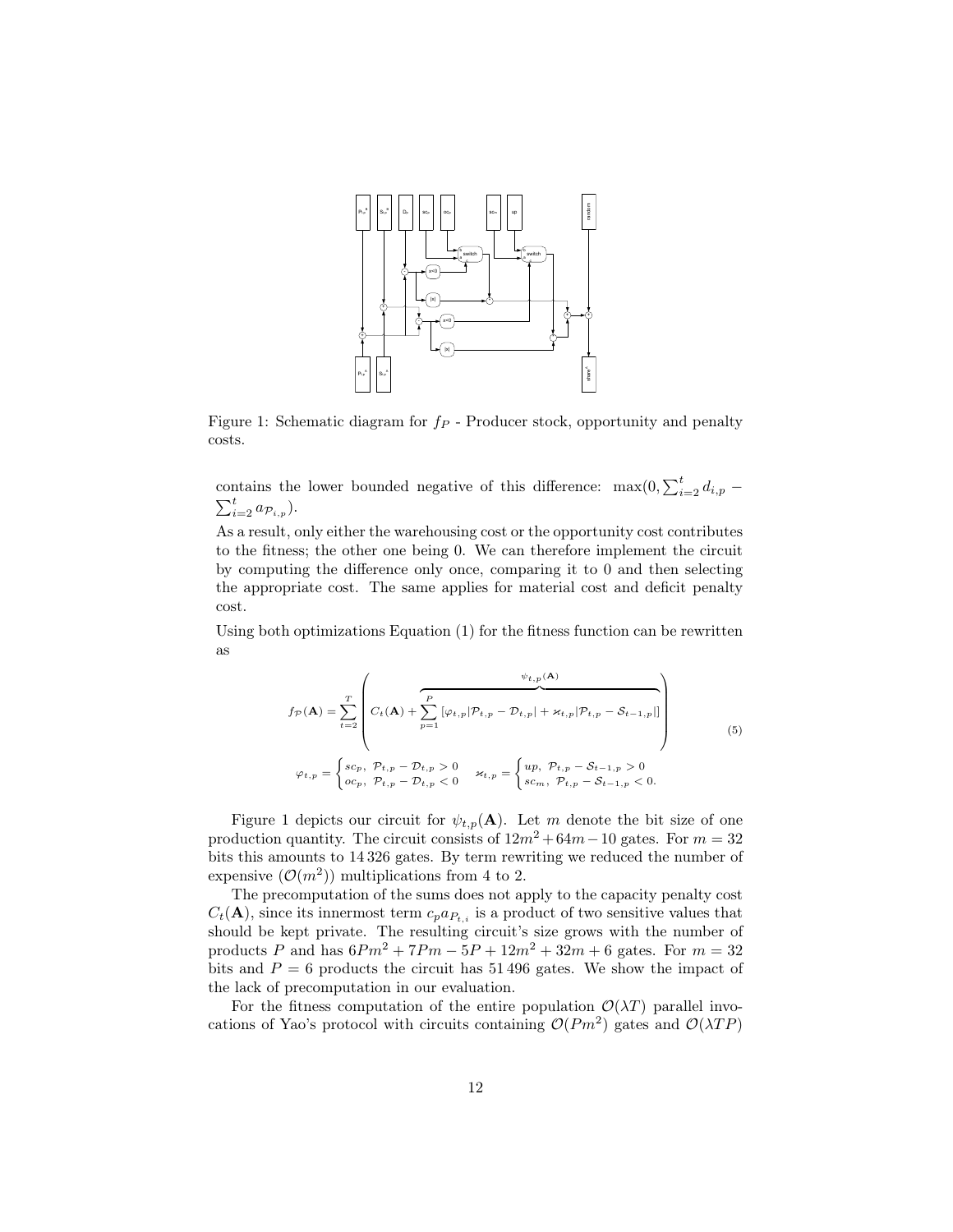parallel invocations with  $\mathcal{O}(m^2)$  gates are required with a total communication complexity of  $\mathcal{O}(\lambda T P m^2)$ .

## 4.5 Survivor Selection

The selection of the  $\mu$  "best" individuals from the population is the final step for every generation. The selected individuals serve as parent population for the subsequent generation. Multi-objective optimization problems (MOPs) require a more complex notion of "better" than single objective ones. Classical methods scalarize the MOP by some (weighted) objective combination scheme, thus requiring knowledge about the relative magnitudes of the parties' fitness functions [28]. This is not desirable in a privacy-preserving setting, since it leaks information, and we therefore embrace Pareto's notion of "better" [2, p.10 et. seq.].

A vector  $\vec{x} \in \mathbb{R}^n$  is called superior to, or not dominated by,  $\vec{y} \in \mathbb{R}^n$  if it satisfies the Pareto-criterion:

$$
\vec{x} \preceq \vec{y} := \forall i : x_i \leq y_i \land \exists i \leq n : x_i < y_i.
$$

In a set of vectors  $\Omega$ , the subset  $\Omega' := \{\vec{x} \mid \vec{\#y} \in \Omega : \vec{y} \preceq \vec{x}\}\$ is called the Paretooptimal set and contains the optimal tradeoffs to the given problem. Paretosorting requires no domain knowledge and is independent from the different orders of magnitude of the single objectives.

Pareto-sorting is a rather complex task that can even dominate the cost without protection of privacy. The most efficient, non-privacy-preserving algorithms known are  $\mathcal{O}(\lambda^2)$  [3]. We therefore choose to implement a traditional sorting algorithm for strictly ordered sets that is only likely to produce a Paretosorting. Subsequent to the sorting the non-dominated individuals are then likely occupying the first  $\theta$  ranks. The first  $\mu$  individuals are selected for survival; if  $\theta > \mu$  optimal individuals will be lost, if  $\theta < \mu$  non-optimal ones will survive in order to keep a steady-state population.

Sorting For a privacy-preserving realization we require a sorting algorithm that is oblivious to the outcome of the performed comparisons, i.e. the operations performed after comparing  $x_i$  to  $x_j$  are exactly the same for the case  $x_i \leq x_j$  and  $x_i > x_j$ . Sorting networks [19, p. 228 et. seq.] are an ideal candidate with this property. A sorting network is a sequence of compare-andexchange (CX) operations to sort any given input  $x_1 \ldots x_\lambda$ . A sorting network is characterized by two properties: size refers to the total number of CX operations; depth denotes the maximum number of comparators a  $x_i$  has to pass through. The most efficient practical sorting networks follow the odd-even merger construction of Batcher [1], resulting in networks of size  $\mathcal{O}(\lambda \log^2 \lambda)$  and depth  $\mathcal{O}(\log^2 \lambda)$  [1, 19, p. 228 et. seq.].

A CX operation compares two fitness values x and  $y$  (using the Pareto criterion) and if necessary exchanges their position, such that the non-dominated one occupies the lower rank. We decompose the sorting network by secret sharing and only implement each CX operation as an invocation of Yao's protocol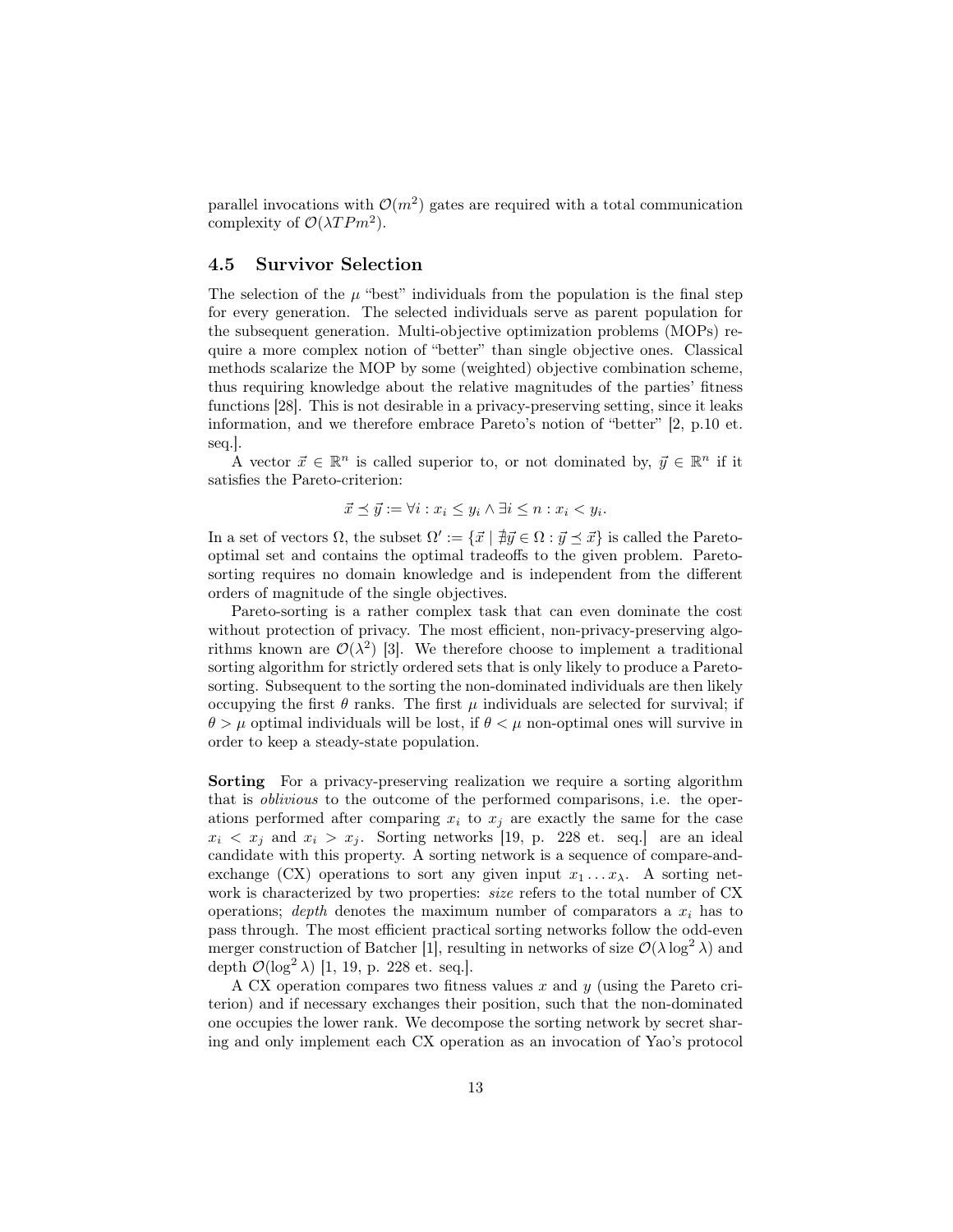using the same circuit. The CX operations on one level of the network can be performed in parallel.

Our use case is a two objective problem. We implement the Pareto criterion for the two fitness vectors  $\vec{f}_x$  and  $\vec{f}_y$  with the following logical formula:  $(f_{x_1}$  <  $f_{y_1} \wedge f_{x_2} \leq f_{y_2} \vee (f_{x_1} \leq f_{y_1} \wedge f_{x_2} < f_{y_2}).$  We further optimize our integer comparison, such that it produces two output bits: one for the < and one for the = case. The circuit then has only  $10m + 12$  gates.

The purpose of privately implementing sorting is to privately implement selection, i.e. the parties should not learn which individuals survive, since this reveals significant information about the private cost functions. Consequently not only the fitness values need to be sorted privately, but also the corresponding individuals. Unfortunately the size (number of bits) of an individual is quite large  $(T Pm \gg \lambda)$ , significantly increasing the communication complexity of a CX operation. We therefore realize another optimization by a level of indirection using index variables. An index variable i is a  $\lambda$ -bit string with only one bit  $i[\kappa]$  set. At the start of the sorting this bit  $\kappa$  is the index of individual x in the original, unsorted population, hence index variable. After the sorting the lower ranked index variables contain the indices of the "better" individuals.

The index variables are secretly shared bitwise (modulo 2) between Alice and Bob, such that  $i = 2^{\kappa} = i^{(A)} \oplus i^{(B)}$ . We then only sort and exchange the index variables in a CX operation instead of the entire individuals. This reduces the communication complexity for sorting from  $\mathcal{O}(TPm)$  to  $\mathcal{O}(\lambda)$ , but adds another subsequent selection operation using the index variables and individuals which we describe next. Each CX circuit then has only  $66m + 10\lambda + 10$  gates.

The total communication complexity of the sorting network following Batcher's construction is  $\mathcal{O}(\lambda \log^2(\lambda)(m + \lambda)).$ 

Selection Subsequent to the execution of the sorting network, the indices of the  $\mu$  best individuals are likely to reside in ranks  $1 \ldots \mu$ . A separate protocol is required for using an index variable to select the corresponding individual. Implementing this straightforwardly as a circuit in Yao's protocol completely annihilates the advantage from using index variables in the first place. Instead we employ a more sophisticated technique.

Alice and Bob secretly share index variable  $i = 2^{\kappa} = i^{(A)} \oplus i^{(B)}$  and population  $\mathbb{A} = \mathbb{A}^{(A)} + \mathbb{A}^{(B)}$ . We present a protocol to select Alice's share  $\mathbf{A}_{\kappa}^{(A)}$ . Later, this protocol is run again with the roles of Alice and Bob interchanged selecting Bob's share  $\mathbf{A}_{\kappa}^{(B)}$ . This pair of protocols is run  $\mu$  times, once for each survivor.

Alice chooses a public, private key-pair  $E_A(\cdot)$  in Paillier's homomorphic encryption scheme. She encrypts each bit  $i^{(A)}[j]$  of her share of the index variable i and sends all ciphertexts to Bob.

Bob performs the following algorithm: For each share  $\mathbf{A}_{j}^{(B)}$  of an individual he reconstructs the (unshared) index variable bit  $i[j]$  in homomorphically encrypted form  $(E_A(i[i]))$  by using his plaintext share of the index variable (recall that these bits are shared "exclusive-or" while modulus of the encryption is a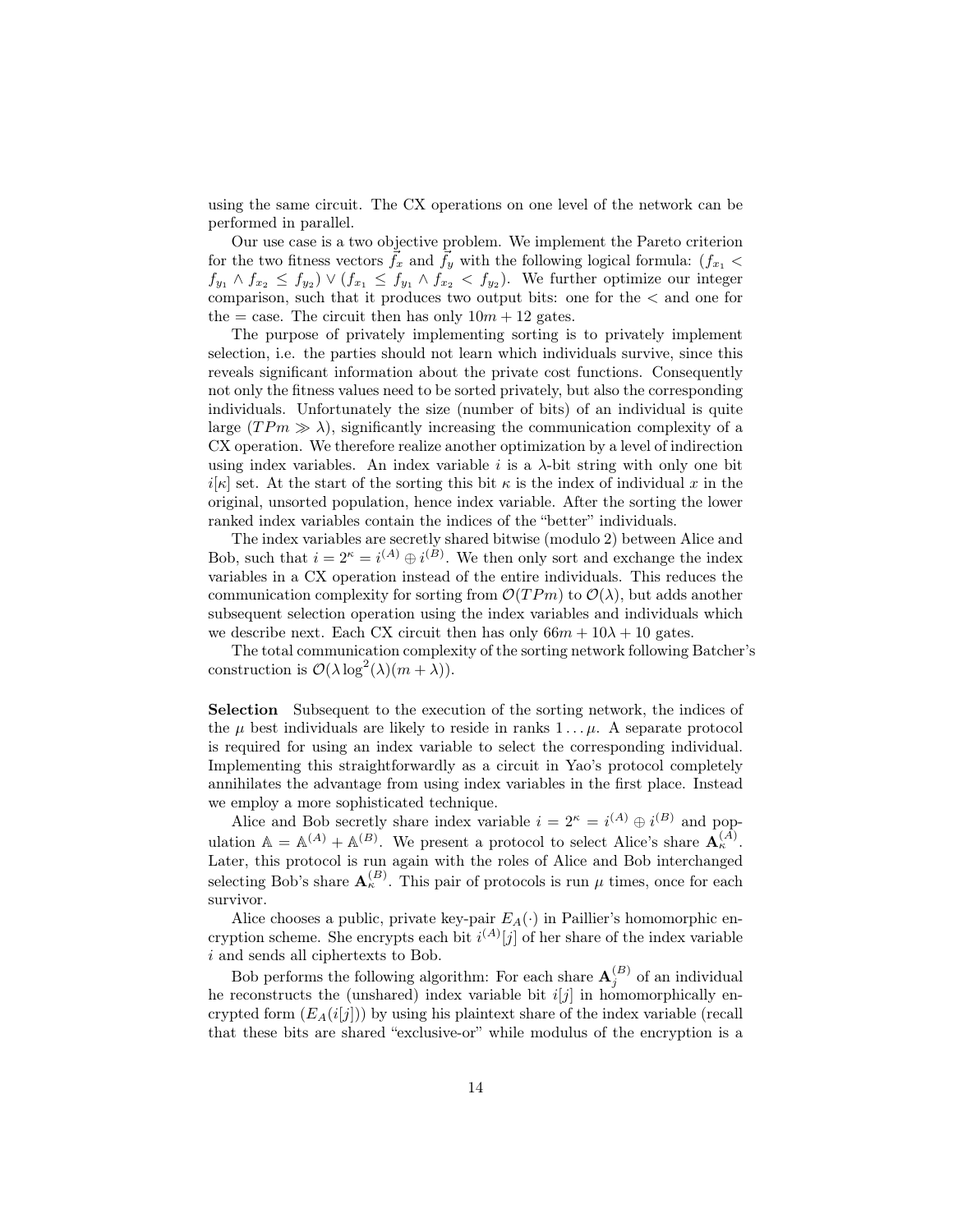### Protocol 2 Survivor selection with homomorphic encryption

**Input:**  $\lambda$  encrypted index variable bits  $E_A(i^{(A)}[j])$   $(i = 2^{\kappa})$ **Output:** Encrypted share  $E_A(s^{(A)})$  of the individual selected by i

$$
R_B \leftarrow (\mathcal{U}(0, q))^{T \times P}
$$
  
\nfor  $j \leq \lambda$  do  
\nif  $i^{(B)}[j] = 1$  then  
\n
$$
E_A(i[j]) \leftarrow E_A \left( i^{(A)}[j] \right)^{-1} \cdot E_A (1)
$$
\n
$$
= E_A \left( -i^{(A)}[j] + 1 \right)
$$
\nelse  
\n
$$
E_A(i[j]) \leftarrow E_A \left( i^{(A)}[j] \right)
$$
\nend if  $\{i[j] \triangleq i^{(A)}[j] \oplus i^{(B)}[j]; i = 2^{\kappa} \kappa \in [0, \lambda] \}$   
\n
$$
O_j \leftarrow A_j - R_B
$$
\n
$$
E_A(c_j) \leftarrow E_A(i[j])^{O_j} = E_A(i[j] \cdot O_j)
$$
\nend for  $\{E_A(c_k) = E_A(A_{\kappa} - R_B); \forall j \neq \kappa : E_A(c_j) = E_A(0) \}$   
\n
$$
E_A(s^{(A)}) \leftarrow \prod_{j=1}^{\lambda} E_A(c_j) = E_A \left( \sum_{j=1}^{\lambda} (i[j] \cdot O_j) \right)
$$

product of two large primes). If the individual is the selected one, i.e.  $j = \kappa$ , then he now has an encryption of 1  $(E_A(1))$ , otherwise of 0  $(E_A(0))$ . In our decomposition technique all shares need to be randomized by an uniform  $R_B$ , which Bob can subtract from his plaintext share. Bob then homomorphically multiplies the encrypted index bit with the plaintext of his randomized share of the individual. Since only one index bit is set, the (homomorphic) sum of products of all his shares equals the share of the selected individual. Bob sends the (encrypted) share to Alice. The detailed steps are shown in Protocol 2.

After the protocol Alice has  $s^{(A)} = D_A(E_A(s^A))$  and Bob has  $R_B$ , such that  $\mathbf{A}_{\kappa}^{(B)} = s^{(A)} + R_B$ . Alice and Bob then run the same protocol with the roles of Alice and Bob interchanged. Alice obtains  $R_A$  and Bob  $s^{(B)}$   $(\mathbf{A}_{\kappa}^{(A)} = s^{(B)} + R_A)$ . They compute new shares  $\mathbf{A}_{\kappa}^{\prime(A)} = s^{(A)} + R_A$  and  $\mathbf{A}_{\kappa}^{\prime(B)} = s^{(B)} + R_B$  of the selected individual, respectively. They have obtained a fresh, perfect secret sharing

$$
\mathbf{A}_{\kappa}^{\prime(A)} + \mathbf{A}_{\kappa}^{\prime(B)} = s^{(A)} + R_A + s^{(B)} + R_B = \mathbf{A}_{\kappa}^{(B)} + \mathbf{A}_{\kappa}^{(A)} = \mathbf{A}_{\kappa}.
$$

Note that Bob only receives ciphertexts as messages and no output and Alice's view corresponds to our decomposition technique. Therefore the security proof for this protocol does not significantly differ from that of our decomposition technique.

The execution of the protocol pairs can be parallelized. All  $\mu$  invocations of the first protocol of each pair are performed concurrently, afterwards the  $\mu$  second protocols are performed concurrently. The total communication complexity for this selection is  $\mathcal{O}(\mu(\lambda + T Pm)).$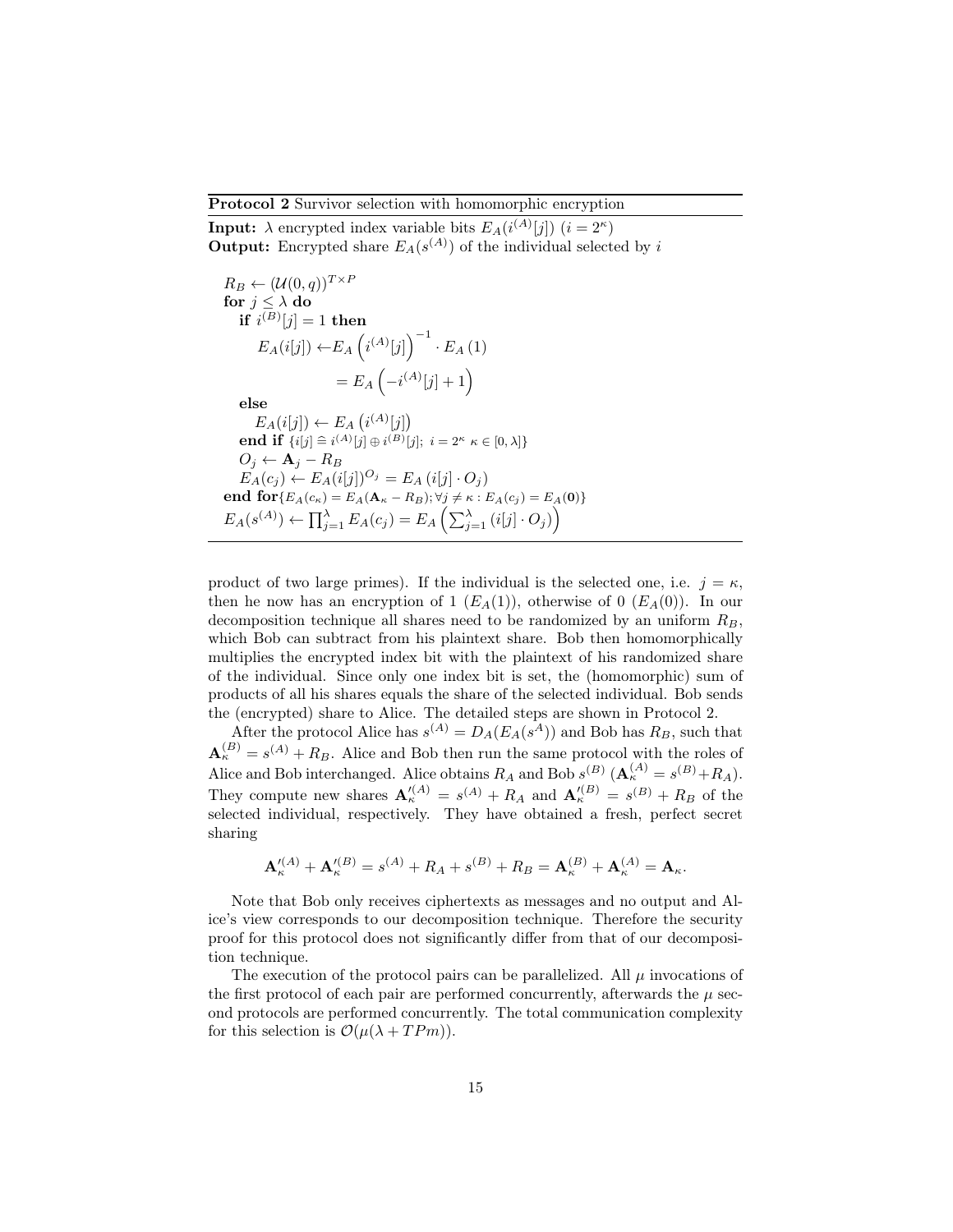## 5 Evaluation

We experimentally evaluated the solution quality and performance of our PP-MOEA in comparison to NSGA-II [3]. Security is ascertained by proof (Section 4.2.1).

Solution quality For evaluation of solution quality we follow the proposals from literature and adopt four of the metrics proposed by Zitzler et al. [30]. Let F denote the set of the final population's fitness vectors. The average distance of each individual in  $\mathbb F$  to the true Pareto front of the problem is measured by metric  $\mathcal{M}_1^*(\mathbb{F})$ . A low value indicates good convergence of the evolution. Metric  $\mathcal{M}_{3}^{*}(\mathbb{F})$  is an indicator for the spread of the identified Pareto-optimal set by computing the maximal distance between any two solutions in F. Another metric for the spread of a population and its distribution along the identified Pareto-front is  $\mathcal{S}(\mathbb{F})$ . It measures the size of the space covered by population  $\mathbb{F}$ . For both metrics a high value is desirable, as it indicates a diverse population. To compare the relative quality of two fitness vector sets  $\mathbb{F}'$  and  $\mathbb{F}''$ , Zitzler et al. [30] propose metric  $\mathcal{C}(\mathbb{F}', \mathbb{F}'')$  as the number of individuals in  $\mathbb{F}''$  which are dominated by or equal to an individual in  $\mathbb{F}'$ . The better population is characterized by less dominated solutions. All metrics are normalized to interval [0, 1] and displayed in box plots which identify minium, maximum, median, first and third quartile [30].

In our experiments we varied population sizes ( $\mu$  and  $\lambda$ ) and number of generations  $(\eta)$ . Furthermore we ran different variants of the algorithm by using elitist  $(\mu + \lambda)$  and non-elitist  $(\mu, \lambda)$  selection schemes as well as static and adaptive mutation step sizes and penalty factors  $(\sigma^2, cp, up)$ . All reported results are the average of 10 runs of each algorithm.<sup>4</sup> In summary our experiments cover 80 different parameter configurations:

 $\lambda$ 

$$
\overbrace{\left(\begin{array}{c} 50\\100\\500\\1000\\2000 \end{array}\right)}^{(\mu;\lambda)} \times \overbrace{\left(\begin{array}{c} (2;5)\\(3;6)\\(5;35)\\(10;50) \end{array}\right)}^{(\mu;\lambda)} \times \left(\begin{array}{c} \sigma^2=1,\\cp=1000,\\ \frac{up=10000}{\sigma^2=5...1,}\\ \sigma^2=5...1,\\cp=100...5000,\\ up=100...20000 \end{array}\right) (6)
$$

We first analyzed the parameter choices for our PPMOEA by evaluating only its metric scores. Due to space constraints we cannot report detailed figures, but our experiments indicate that 500 iterations are a good trade-off between population convergence and algorithm runtime in all tested population sizes. Not much solution quality is gained by increasing the number of iterations, whereas less generations (100) – while still producing a good median convergence for the larger population sizes  $(5,35)$  and  $(10,50)$  – result in a significantly higher variance of metric  $\mathcal{M}_{1}^{*}(\mathbb{F})$ . Elitist  $(\mu + \lambda)$  and non-elitist  $(\mu, \lambda)$  selection produce similar scores for metric  $\mathcal{M}_{1}^{*}(\mathbb{F})$  (within the margin of error). However, elitism consistently resulted in a slightly lower score for metrics  $\mathcal{M}_{3}^{*}(\mathbb{F})$  and

<sup>4</sup>NSGA-II always uses elitist selection.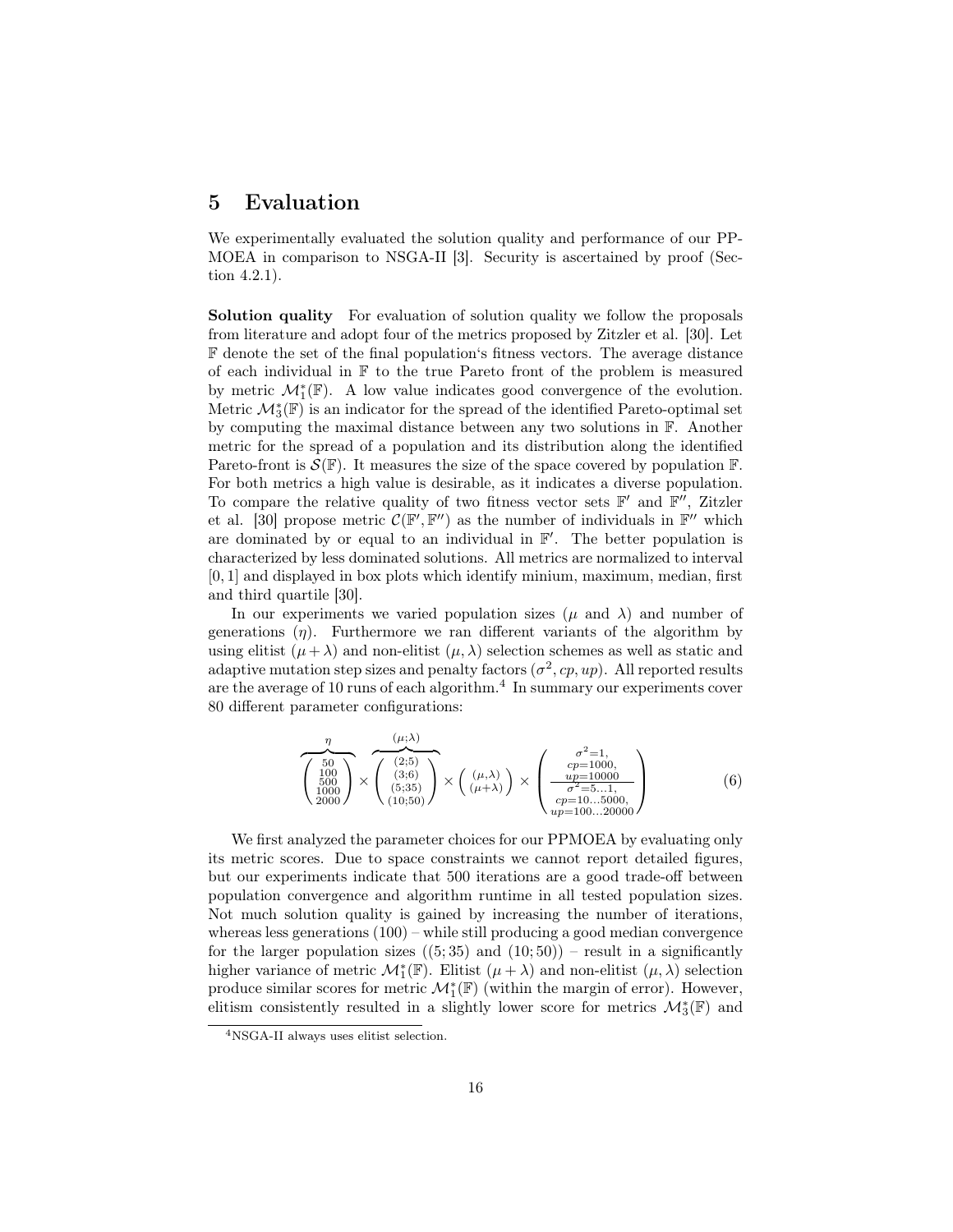| Test case | Parameter settings                       |
|-----------|------------------------------------------|
|           | $\eta = 100 \; (\mu, \lambda) = (5; 35)$ |
| 1         | $\sigma^2 = 1$ cp = 1000                 |
|           | $up = 10000$                             |
|           | $\eta = 500 \; (\mu, \lambda) = (5; 35)$ |
| 2         | $\sigma^2 = 1$ cp = 1000                 |
|           | $up = 10000$                             |
|           | $\eta = 500 \; (\mu, \lambda) = (5, 35)$ |
| 3         | $\sigma^2 = 5 \dots 1$                   |
|           | $cp = 105000$                            |
|           | $up = 10020000$                          |
|           | $n = 1000$                               |
|           | $(\mu, \lambda) = (5; 35)$               |
| 4         | $\sigma^2 = 1$ cp = 1000                 |
|           | $up = 10000$                             |

Table 3: Test cases for in-depth comparison of NSGA-II and PPMOEA

|                | Prep     | Comp   | $_{\rm Comm}$ | Sync    | Other  | Total         |          |
|----------------|----------|--------|---------------|---------|--------|---------------|----------|
| Initialization | ٠        | 0.02   | ۰             | 0.02    | 15.01  | 15.08         | 0.49%    |
| Mutation       | ٠        | 0.03   |               |         | 0.01   | 0.04          | $0.00\%$ |
| Fitness        | 0.08     | 308.94 | 166.72        | 1468.84 | 809.93 | 2754.51       | 89.74%   |
| Sorting        | 0.01     | 100.26 | 59.48         | 0.91    | 98.46  | 259.11        | 8.44%    |
| Selection      | ٠        | 16.42  | 18.14         |         | 6.05   | 40.61         | 1.32%    |
| Total          | 0.09     | 425.67 | 244.34        | 1469.76 | 929.47 | 3069.35       |          |
|                | $0.00\%$ | 13.87% | 7.96%         | 47.89%  | 30.28% | values in [s] |          |

Table 4: Algorithm runtime broken down into preparation, computation, communication and synchronization.

 $\mathcal{S}^*(\mathbb{F})$ . Therefore we consider only non-elitist selection for our PPMOEA in the remainder of the paper.

From the entire parameter space we selected four configurations that broadly cover the range of solution quality of our PPMOEA (see Table 5). In these four configurations we compared our PPMOEA to NSGA-II. Figures  $2(a)$  through 2(d) show the metrics  $\mathcal{M}_1^*(\mathbb{F})$ ,  $\mathcal{M}_3^*(\mathbb{F})$  and  $\mathcal{S}(\mathbb{F})$  for both algorithms for the respective test cases. Figure 2(e) shows the metric  $\mathcal{C}(\mathbb{F}', \mathbb{F}'')$  for all test cases. In all four test cases our PPMOEA has better convergence but poorer spread and distribution than NSGA-II. In metric  $\mathcal{M}_1^*(\mathbb{F})$  our PPMOEA outperforms NSGA-II by a factor of 3.75, whereas NSGA-II outperforms PPMOEA by a factor of 124.87 and 421.83 in metrics  $\mathcal{M}_{3}^{*}(\mathbb{F})$  and  $\mathcal{S}(\mathbb{F})$ . NSGA-II considers the density of the population surrounding an individual in its selection algorithm [3]. We believe that the lack of such a diversity operator in PPMOEA explains the poor spread of the identified solutions, but also contributes to the slightly better convergence due to the more focused evolution.

Runtime Our runtime measurements are based on test case 3 and are performed on two servers connected by Gigabit Ethernet, each equipped with four dual-core 2.6GHz CPUs and 16GB of main memory.

Table 5 summarizes the runtime of PPMOEA for one generation with pop-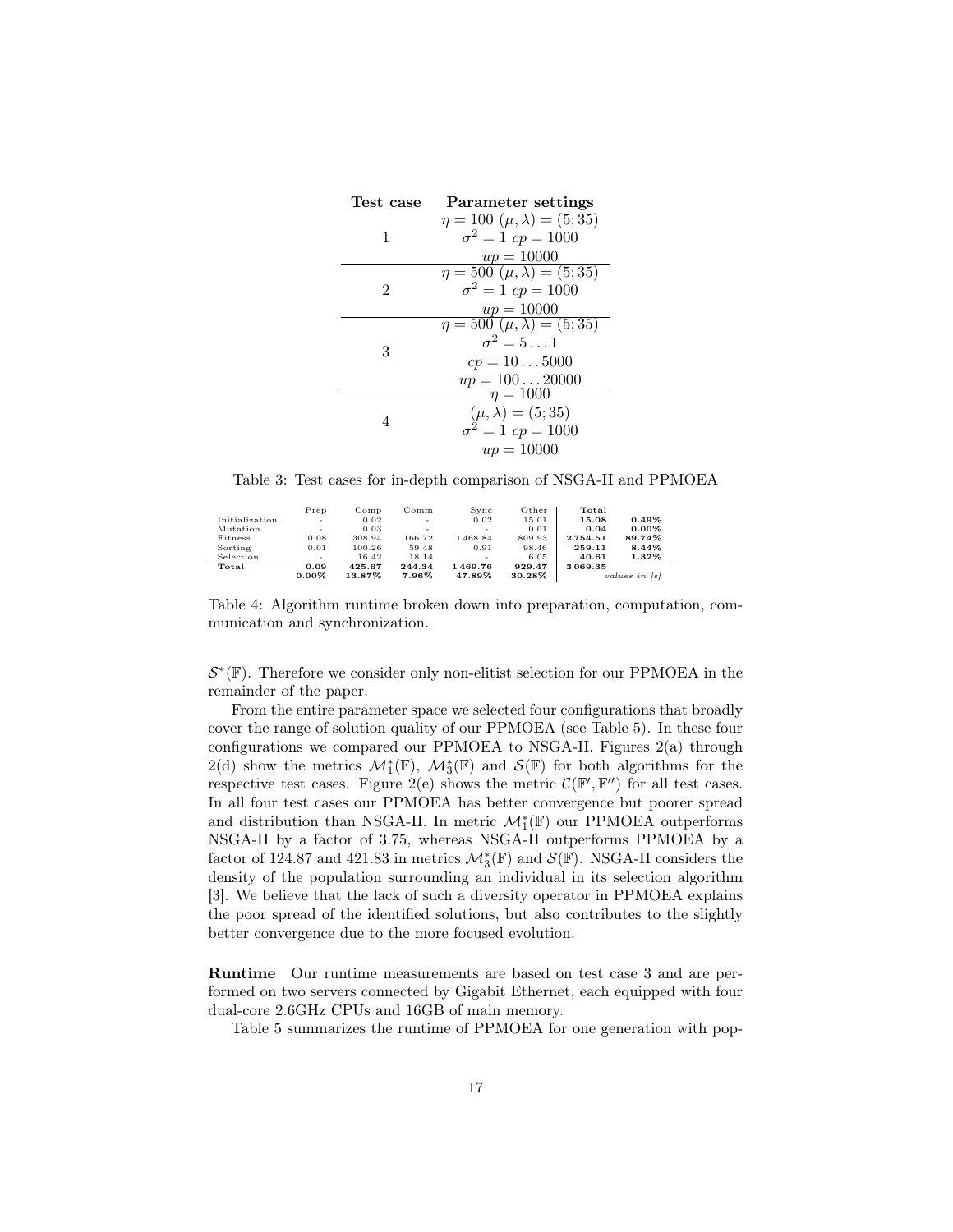

Figure 2: Solution quality comparison of NSGA-II and PPMOEA. Figures (a) through (d) show metrics  $\mathcal{M}_{1}^{*}(\mathbb{F})$ ,  $\mathcal{M}_{3}^{*}(\mathbb{F})$  and  $\mathcal{S}(\mathbb{F})$  for the respective test cases. Figure (e) shows the metric  $\mathcal{C}(\mathbb{F}', \mathbb{F}'')$  for all four test cases.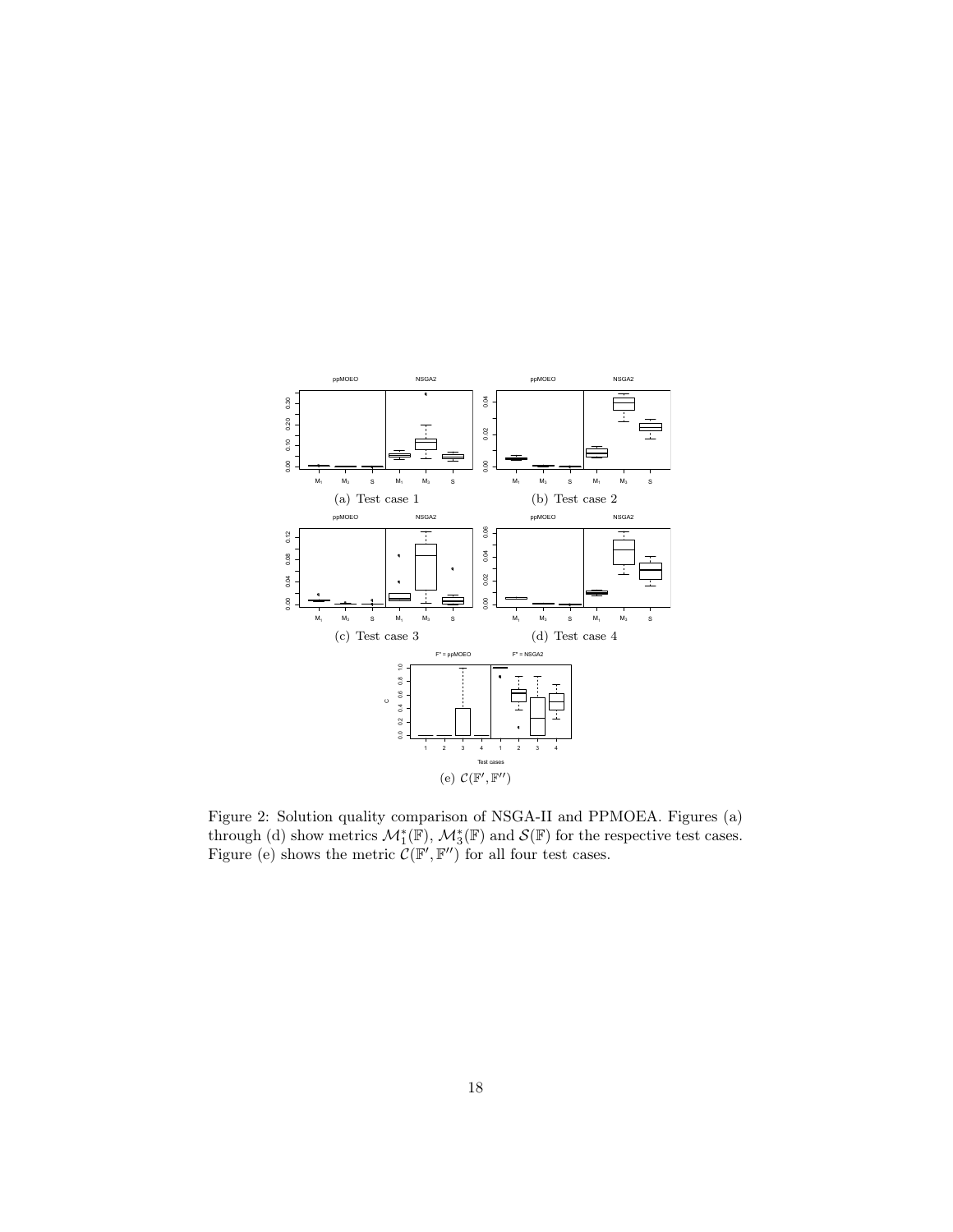ulation size  $(\mu; \lambda) = (5, 35)$ . It requires  $\approx 52$  minutes. In comparison NSGA-II computes all 500 generations in 10.62s; a factor of  $\approx 150000$  faster. As anticipated privacy protection incurs a very high performance penalty which justifies our optimizations even if they may sacrifice solution quality.

Our decomposition technique enables simple parallelization of several protocol invocations. This is indispensable, since the aggregated CPU time used is  $\approx 220$  minutes (compared to  $\approx 52$  minutes runtime).

Recall that we precompute sums for the partial cost function  $\psi_{t,p}(\mathbf{A})$  while not for  $C_t(\mathbf{A})$ . On average the  $\psi$ -circuit requires 2.38s for computation and 1.97s for communication. The  $C_t$ -circuit requires 4.48s and 3.74s, respectively. The two circuits differ (almost) only by the P additions in  $C_t(\mathbf{A})$  with the  $\psi$ circuit being even slightly larger. Precomputation reduces both measures by  $\approx$ 47%.

Almost 90% of the runtime ( $\approx 45$  minutes) is spent on fitness computation which has already been secured in the other proposals for PPEA. Our novel privacy-preserving complementary operations of an EA only contribute the remaining 10%. We attribute this superior performance to two factors: First, motivated by our real-world use case we chose a rather complex fitness function comprised of many and complex – e.g. maximum and product – arithmetic operations. Second, we carefully designed the other operations with runtime performance in mind and based on results from literature [13, 14, 15].

# 6 Related Work

The first PPEAs have been proposed in [26, 8]. The former presents a PPEA for combinatorial problems such as traveling salesman problem (TSP). The latter proposes a PPEA for rule discovery in distributed datasets.

Our PPMOEA improves [26] by supporting even the most general distributed setting, even for their use case of combinatorial problems. This is of practical interest, e.g. for a group of companies that wish to align their logistics in order to jointly ship goods. Han and Ng [8] consider arbitrarily partitioned datasets in their work.

Both proposals rely only on homomorphic encryption for security and therefore do not support general cost functions, but only permit scalar products. Our PPMOEA using Yao's protocol supports arbitrary functions.

Both proposals also reveal the result of the cost function (Han and Ng [8] reveal the absolute value while Sakuma and Kobayashi [26] reveal their relative ordering). This allows espionage by inferences from local input and output. Our PPMOEA only reveals the final result.

MOEAs have been studied extensively [2]. State of the art algorithms include NSGA-II [3], SPEA2 [31] and PAES [18]. All use a Pareto-dominance based selection scheme (similar to our PPMOEA), enhanced by some diversity operation (lacking in PPMOEA).

Integer-based EAs and their mutation operators have received less research. Schwefel [27] proposes to perturb the offspring by a binomial distributed value.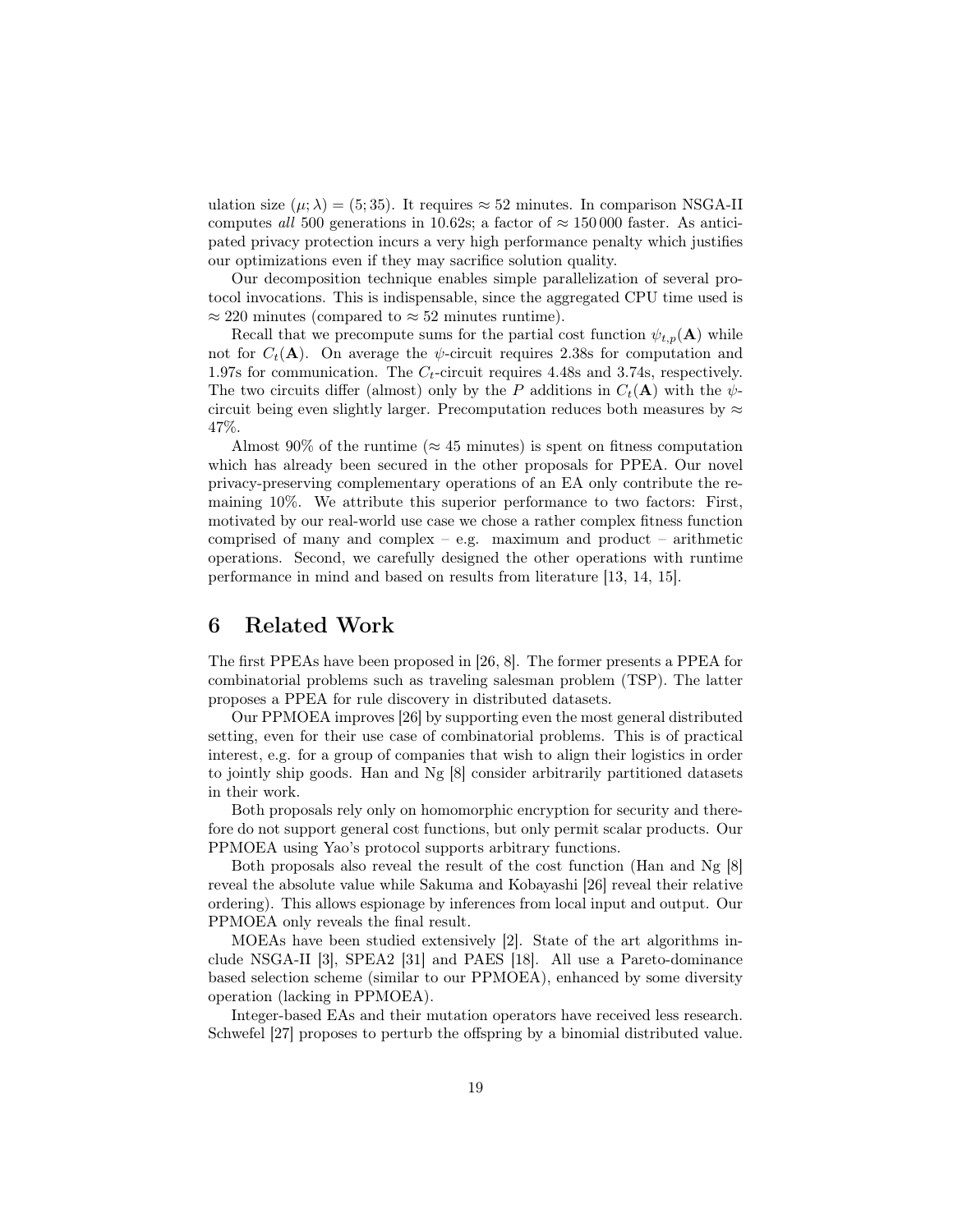Rudolph [25] studies maximum entropy probability distributions for integer EAs. The use of stochastically rounded Gaussian distributed perturbations as used in PPMOEA is suggested by Hugosson et al. [10, 17].

Several implementations of SC exist. Malkhi et al. [22] where the first with a compiler for Yao's protocol. An optimized design for an alogrithm in genomic computing is presented in [11]. Optimizations built into the compiler – free "exclusive-or" gates [20] and security in the malicious model [24] – have also been proposed.

# 7 Conclusions

This paper presents a privacy-preserving multi-objective evolutionary algorithm capable of solving distributed multi-objective optimization problems between two parties. We elaborate on a real-world use case from collaborative supply chain management which involves sensitive information, such as mission-critical business secrets.

Our PPMOEA reveals only the optimal solution after the evolution, thus preventing inferences from intermediate results. We introduce several optimizations, including a general decomposition technique for Yao's garbled circuits. As a result the communication complexity is significantly reduced and computation can be parallelized.

Our experimental results show that performance remains the critical parameter. On the one hand, since cost function evaluation accounts for the majority of the runtime, less complex fitness functions that lead to similar solution quality should be evaluated in future work. On the other hand, since our novel privacy-preserving selection algorithm is comparatively efficient, but the diversity of our solutions is poor compared to NSGA-II (while convergence is similar), securely implementing a diversity operator in the selection algorithm remains future work.

# References

- [1] K. E. Batcher. Sorting networks and their applications. In Proceedings of the 1968 AFIPS Spring Joint Computer Conference, 1968.
- [2] C. Coello Coello, G. Lamont, and D. van Veldhuizen. Evolutionary Algorithms for Solving Multi-Objective Problems. Springer, 2007.
- [3] K. Deb, S. Agrawal, A. Pratap, and T. Meyarivan. A fast elitist non-dominated sorting genetic algorithm for multi-objective optimization: NSGA-II. In Proceedings of the International Conference on Parallel Problem Solving from Nature, 2000.
- [4] A. Diponegoro and B. Sarker. Finite horizon planning for a production system with permitted shortage and fixed-interval deliveries. Computers and Operations Research, 33(8):2387–2404, 2006.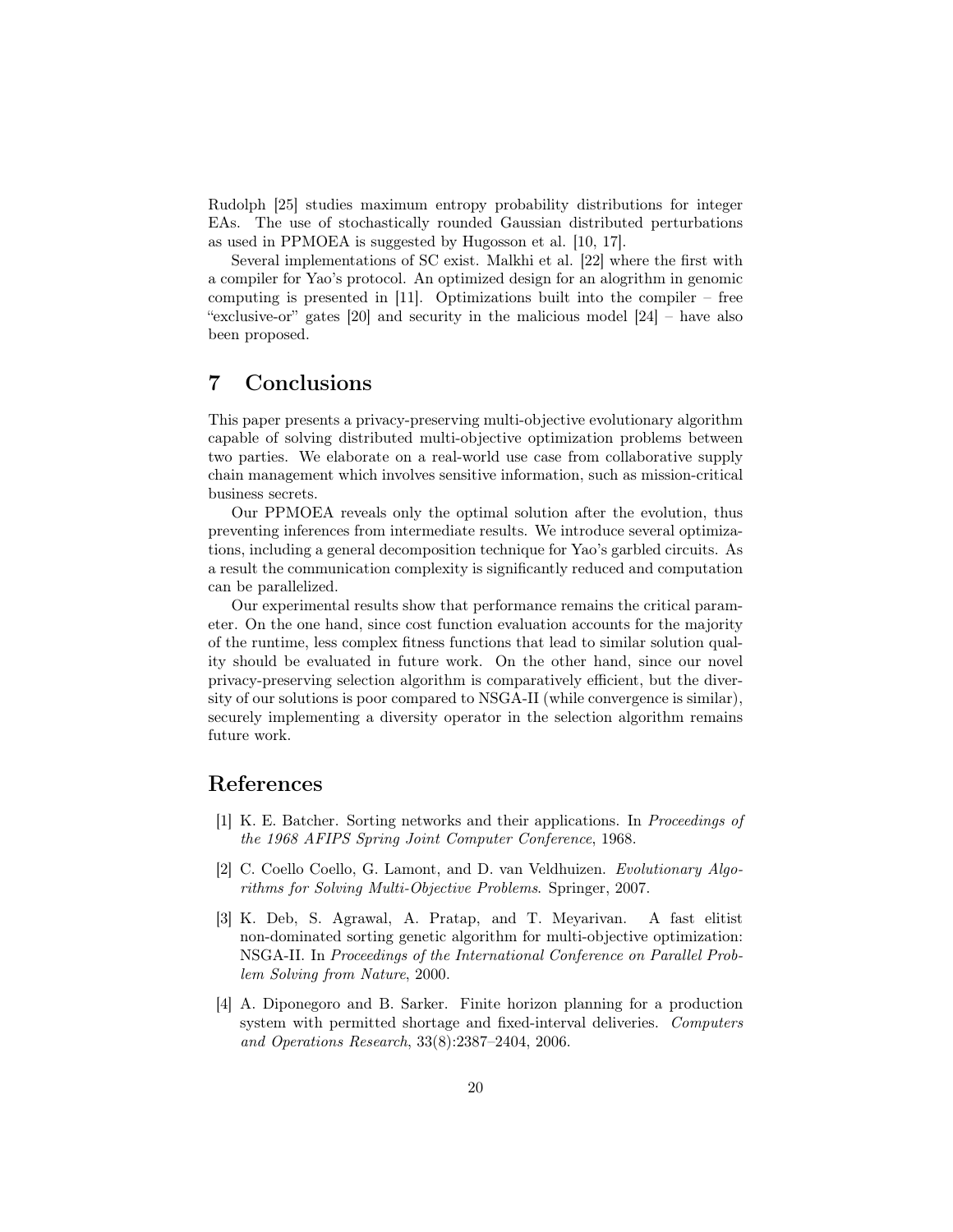- [5] A. Eiben, R. Hinterding, and Z. Michalewicz. Parameter control in evolutionary algorithms. IEEE Transactions on Evolutionary Computation, 3(2):124–141, 1999.
- [6] S. Even, O. Goldreich, and A. Lempel. A randomized protocol for signing contracts. Communications of the ACM, 28(6):637–647, 1985.
- [7] O. Goldreich. Foundations of Cryptography, volume 2: Basic Applications. Cambridge University Press, 2004.
- [8] S. Han and W. Ng. Privacy-preserving genetic algorithms for rule discovery. In Proceedings of the International Conference on Data Warehousing and Knowledge Discovery, 2007.
- [9] T. Hosoda and S. Disney. The governing dynamics of supply chains: The impact of altruistic behaviour. Automatica, 42(8):1301–1309, 2006.
- [10] J. Hugosson, E. Hermberg, A. Brabazon, and M. O'Neil. An investigation of the mutation operator using different representations in grammatical evolution. In Proceedings of the International Multiconference on Computer Science and Information Technology, 2007.
- [11] S. Jha, L. Kruger, and V. Shmatikov. Towards practical privacy for genomic computation. In Proceedings of the Symposium on Security and Privacy, 2008.
- [12] E. Karnin, J. Greene, and M. Hellman. On secret sharing systems. IEEE Transactions on Information Theory, 29(1):35–41, 1983.
- [13] F. Kerschbaum. Practical privacy-preserving benchmarking. In Proceedings of the IFIP International Information Security Conference, 2008.
- [14] F. Kerschbaum, D. Dahlmeier, A. Schröpfer, and D. Biswas. On the practical importance of communication complexity for secure multi-party computation protocols. In Proceedings of the ACM Symposium on Applied Computing, 2009.
- [15] F. Kerschbaum, N. Oertel, and L. Weiss Ferreira Chaves. Privacypreserving computation of benchmarks on item-level data using RFID. In Proceedings of the ACM Conference on Wireless Network Security, 2010.
- [16] V. Khare, X. Yao, and K. Deb. Performance scaling of multi-objective evolutionary algorithms. In Proceedings of the International Conference on Evolutionary Multi-Criterion Optimization, 2003.
- [17] W. Klein Haneveld and M. van der Vlerk. Stochastic integer programming: General models and algorithms. Annals of Operations Research, 85:39–57, 1999.